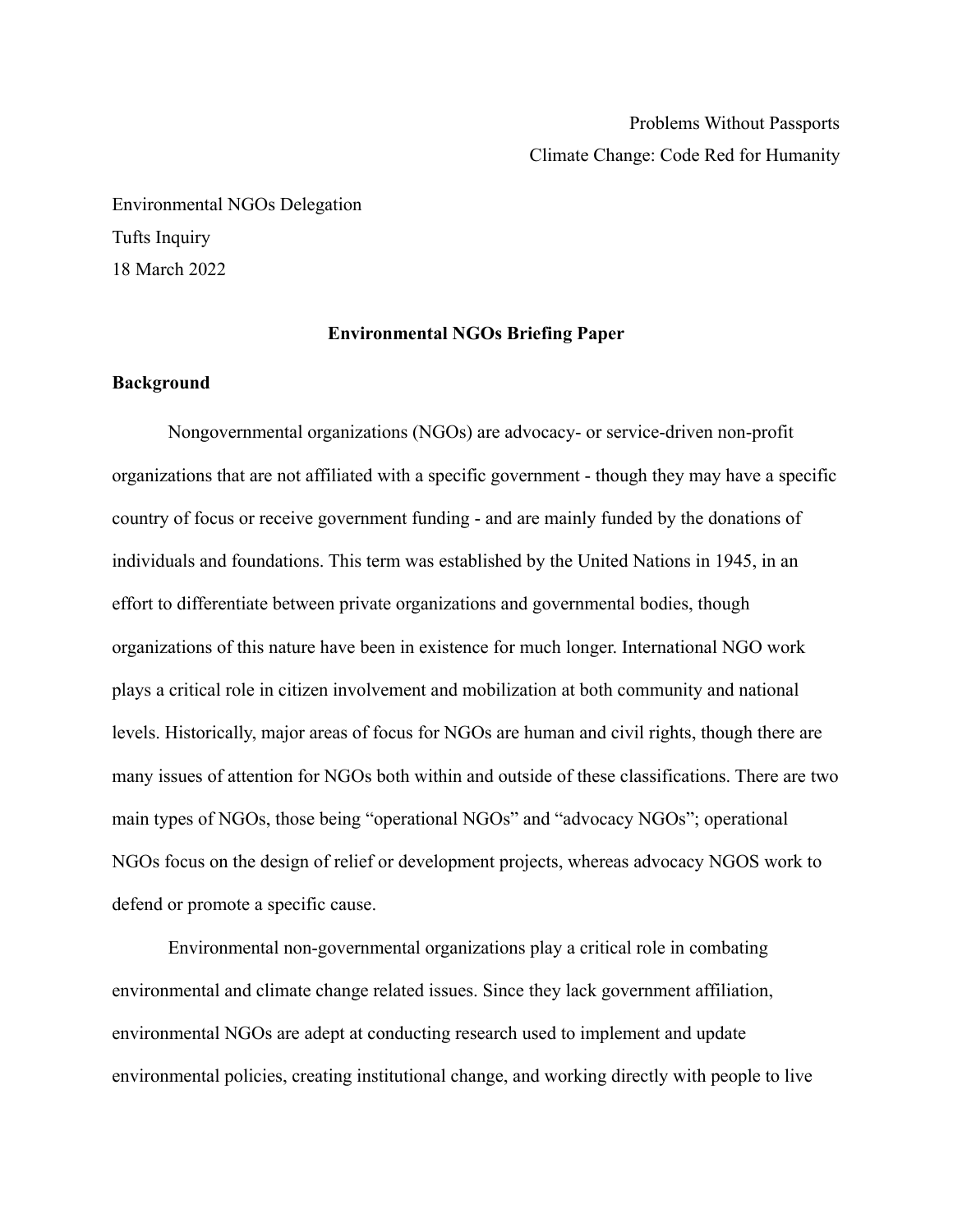more sustainable lifestyles. Additionally, non-governmental affiliation allows environmental NGOs to target a specific area of change or improvement, creating more in-depth and direct results than a government. Having environmental NGOs allows citizens to become involved and voice their concerns while creating positive change, therefore creating new perspectives on climate change and forging the individual's role in its prevention and damage reduction.

### **Introduction**

The seven NGOS that are represented below include organizations that tackle a myriad of issues in multiple different countries. Each organization prioritizes environmental protection and continuously dedicates their resources to finding ways to create a cleaner and safer Earth.

The Natural Resources Defense Council is an international NGO based in New York City that was founded by attorneys and law students with environmental concerns in 1970. The mission statement of the NRDC is that "NRDC works to safeguard the earth—its people, its plants and animals, and the natural systems on which all life depends" ([www.nrdc.org\)](http://www.nrdc.org). The NRDC pursues this mission by combining science, litigation, advocacy, business and partnerships.The NRDC is based in the United States and played a large role in passing key US climate legislation, including the Clean Air and Clean water acts. The NRDC is also active internationally, advocating for climate solutions in China, India, Latin America, and Canada, and helping to forge international agreements such as the Paris Climate Accords.

Climate Refugees is an NGO dedicated to its founding vision of raising awareness around the increasingly urgent issue of persons becoming displaced as a result of climate change. Based in New York, New York, United States, and founded by current Executive Director Amali Towers, Climate Refugees strive to defend the rights of humans globally who are forced to migrate for this reason. While working to promote the stories of those displaced and forced to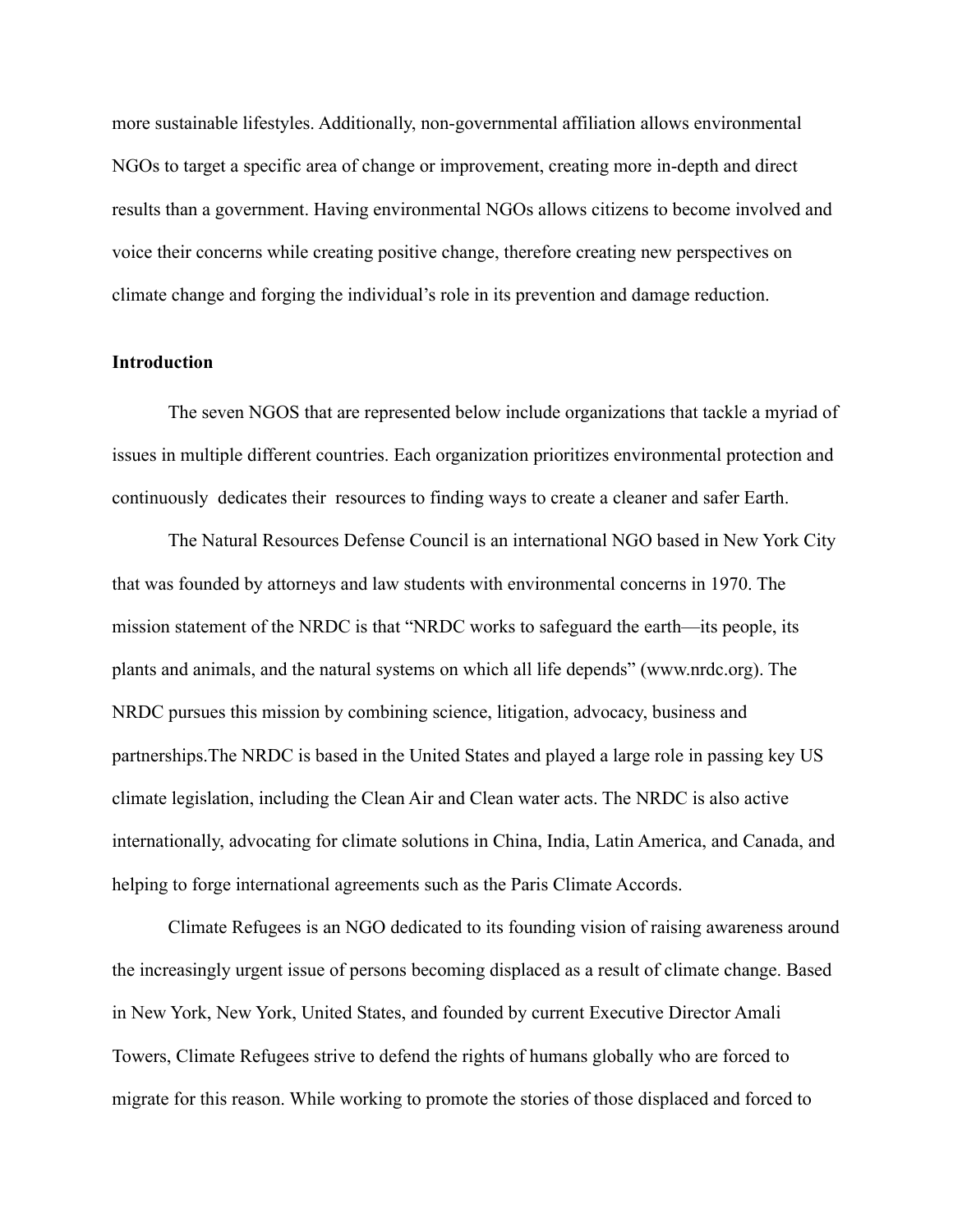migrate as a result of climate change through detailed area-specific reports and case studies, they bring recognition to the issue and use this information in policy recommendations made to governments and international groups.

Greenpeace International is a global NGO that was founded by Irving and Dorothy Stowe, a Canadian environmental activist. The NGO is an international community of independent campaigning corporations that use non violent protest and creative communication to show global environmental issues and promote answers which are crucial to a peaceful future. Located in over 55 countries, Greenpeace is funded through donations of private contributors rather than the government in order to ensure the priority to aid citizens in the cause of Global warming. From diseased water in Russia to oil spills in Yemen, Greenpeace is a well-rounded NGO that focuses on a variety of climate issues including Forest Protection, Defending Democracy, and Toxicity, to name a few.

The World Wide Fund for Nature (or the World Wildlife Fund in the United States and Canada) is a global NGO founded by Max Nicholson. It was founded in 1961 in Switzerland, where its headquarters still are located. The WWF is the world's largest conservation NGO, as it supports over 3,000 local conservation projects and has locations in over 100 countries. Its primary aim is to preserve the environment and local wildlife, as well as reduce the impact of climate change on natural habitats. It organises its projects into six categories: food, freshwater, oceans, forest, wildlife, and climate. It receives most of its funding from individual donations.

Earth Island Institute is an international NGO founded by David Brower in 1982. It has over seventy-five currently running projects, all working towards helping achieve cleaner energy and a better climate, along with ensuring that women and indigeous leaders are able to take charge in dealing with climate change. Earth Island Institute runs a legal division (Earth Island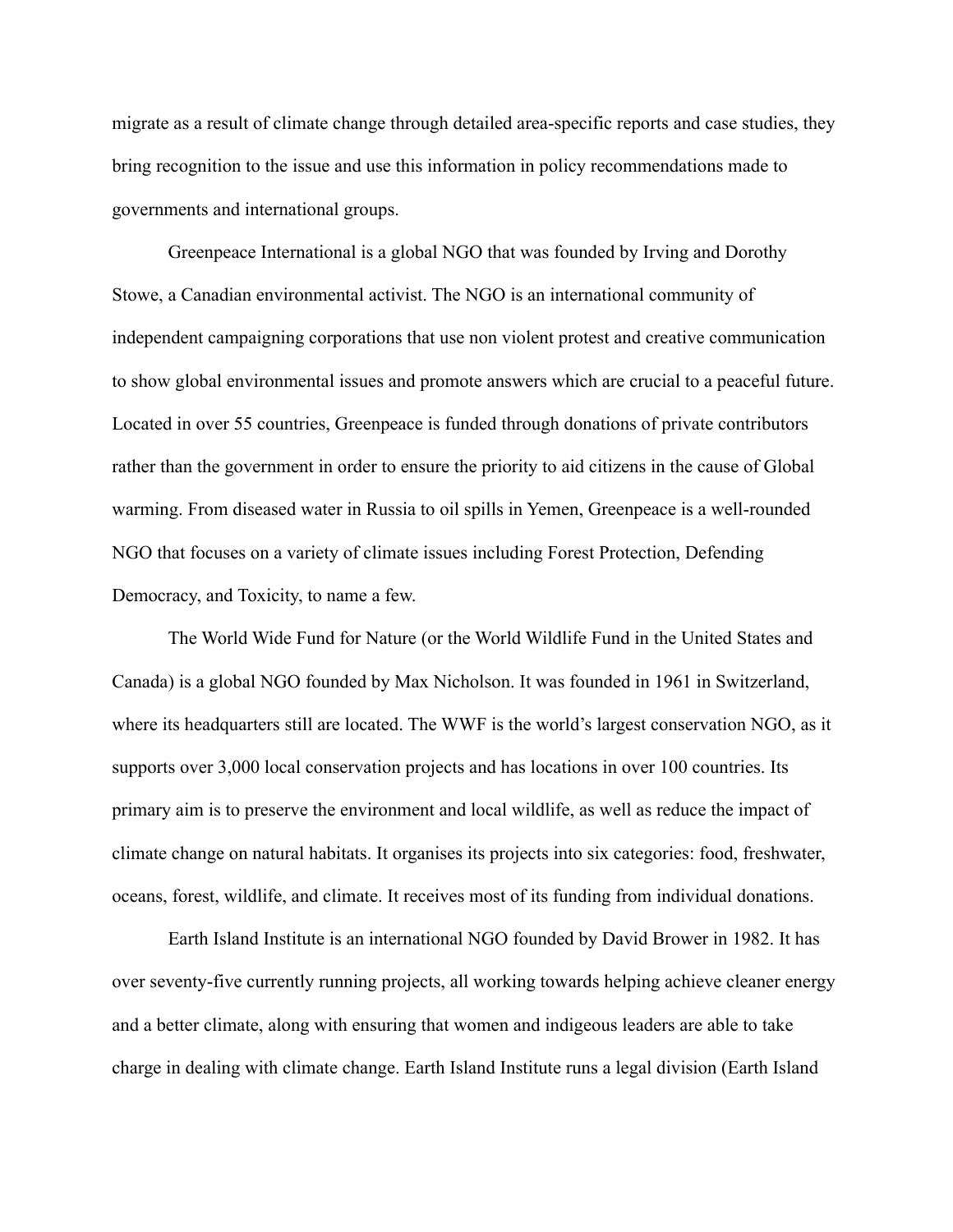Advocates), a program specifically targeted to increase youth leadership (New Leaders Initiative), and a journal that works to voice opinions and educate people on climate/energy issues (Earth Island Journal). Our NGO implements wide scale projects, from working to eliminating the use of plastic water bottles (1000 Fountains Project) to protecting natural land necessary for Indigeous People (Altai Project).

Since 1987, SHAPE has been working out of Tiruvannamalai, India to improve environmental and social conditions. Founded by A. Parthiban, this non-governmental organization is currently participating in several environmental projects, such as CLEAN India Scheme, tree planting in Tiruvannamalai, and Covid-19 relief in their region. Some of their former projects include, homing orphans, water provision, and humanitarian resources for HIV/AIDs patients. They are currently women-led by President Rita J. and her 4 other committee partners.

# **Key Points:**

# **Global Governance**

- On the international level, we need to invest in countries individually so that they can grow their green infrastructure from inside their own country. Countries need to be beholden to themselves and their citizens to combat climate change and need to have the sovereignty and tools to do this.
- We also need to promote cooperation between countries so that we can have a global response as climate change is first and foremost a global issue.

## **Migration**

- Countries and nations need to adapt laws and policies to address the growing number of climate-displaced persons who are in need of relocation.

## **Security**

- What are our plans to protect citizens, especially of third world countries against the destruction that comes with climate disasters?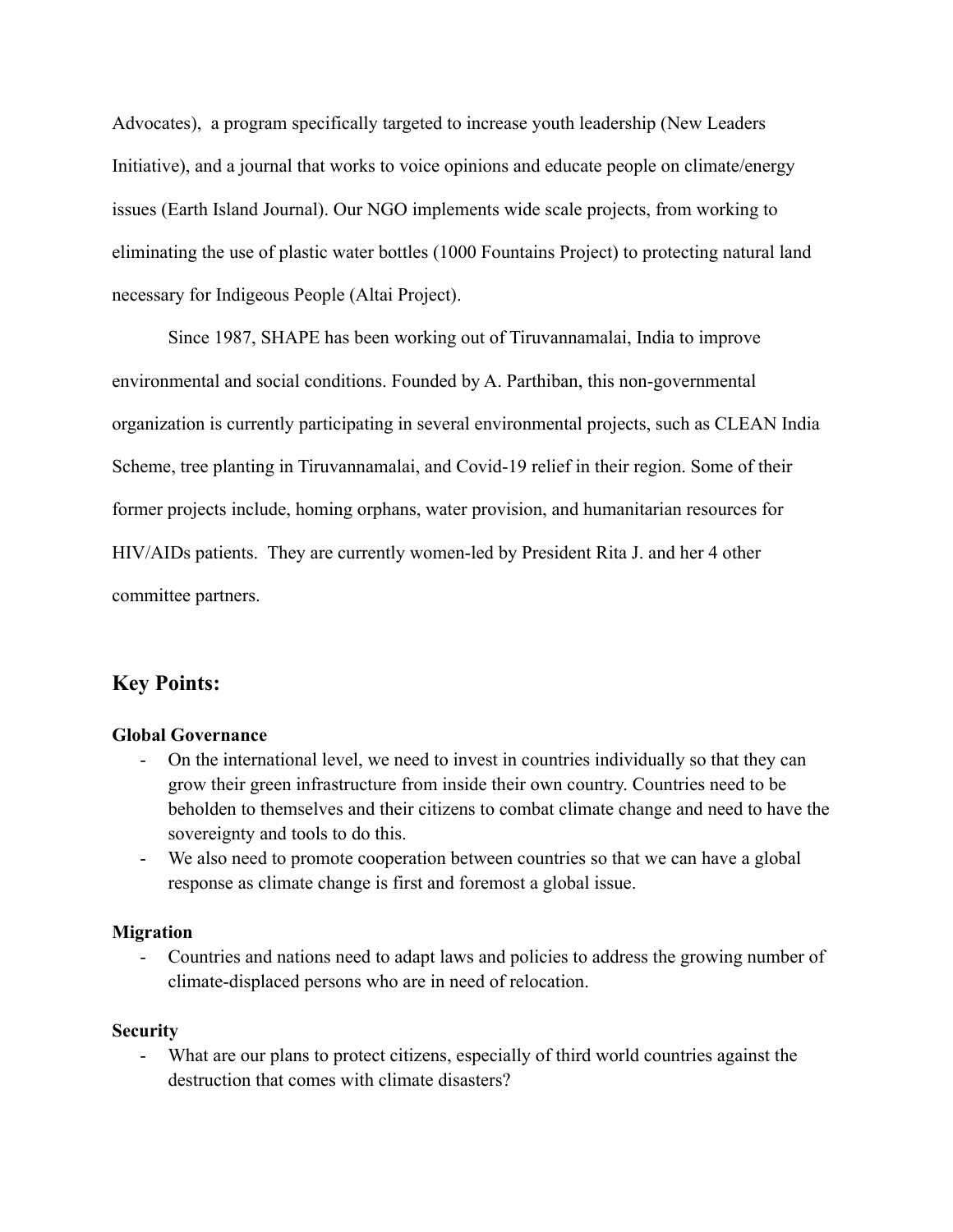- What can be done to aid non-governmental organizations, especially countries with harsher government powers, ensure safety against both pandemic and natural disaster for citizens in many regions?

## **Energy**

- Regarding fossil fuels and the energy industry, what can we do to reduce the impact of climate change?
- Which renewable energy source(s) are the most sustainable?

# **Agriculture and Food Security**

- What is the impact of climate change on global agriculture?
- What is food insecurity globally and how is it affected by the distribution chain?
- What is your project doing to address their issue and their response to climate change?

# **Economic Development**

- How does the plight of climate change affect the global economy?
- How can businesses implement sustainable tactics throughout their infrastructure in order to combat climate change?

# **Justice and Humanity**

- How to balance the pressure for solving climate change without harmfully affecting low-middle income countries?
- What are some projects/actions that countries can invest in to help the impact that climate change has?

# **Issues and Committees:**

# **Global Governance - Margaret Bowles**

The Natural Resources Defense Council is a collision of lawyers, policy advocates,

scientists and concerned citizens, with a focus on advocating for beneficial climate change policy and legislation on the national and international level. The NRDC has worked on national-level initiatives around the globe, including in India, China, Canada, Latin America and the United States, where it was founded and is based. The NRDC has also worked on establishing global cooperation between key groups, including in the development of the Paris Climate Accords.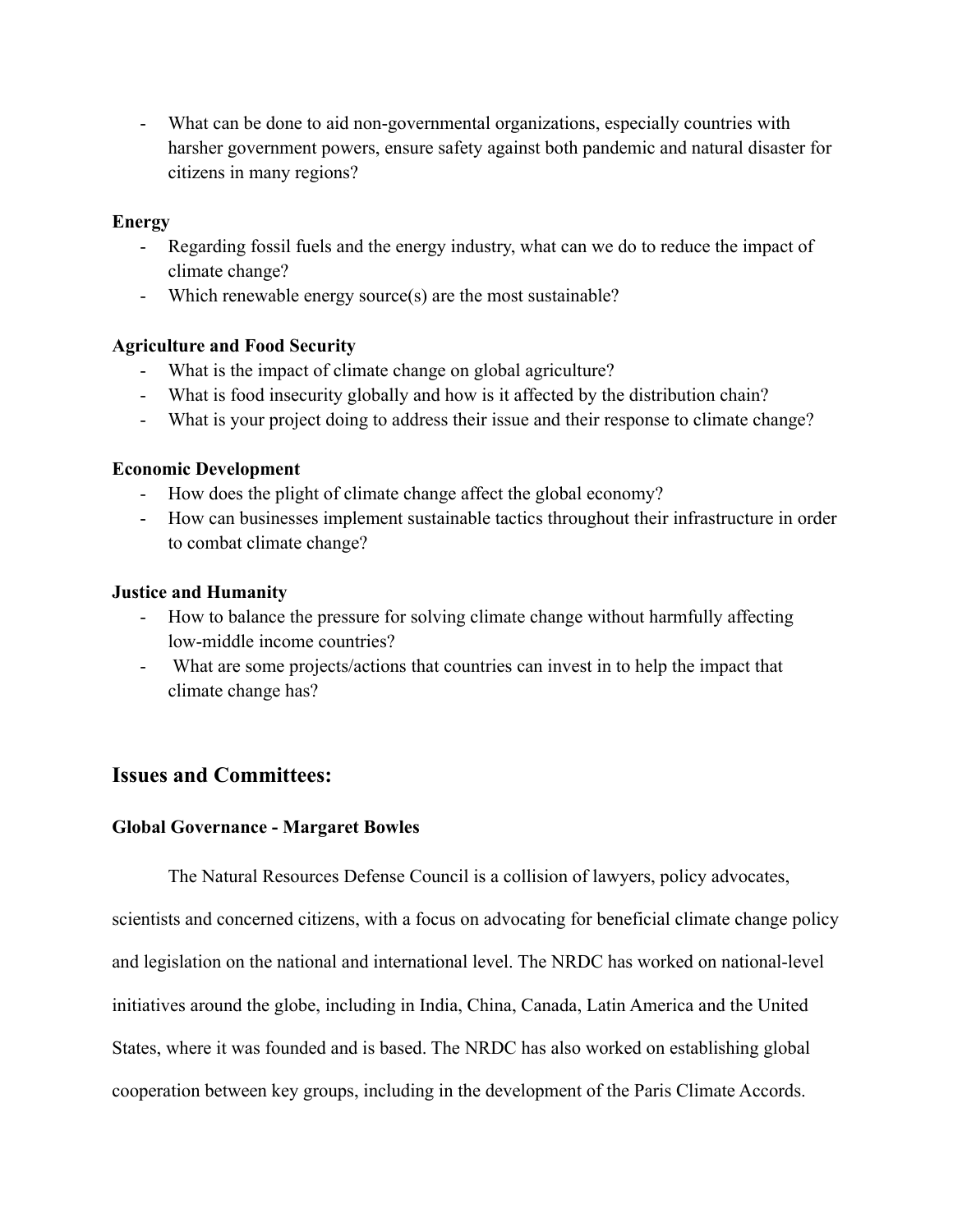This includes navigating many complicating factors, such as varying leadership, balancing values of national sovereignty versus intervention, animosity and misinformation about climate change reform efforts, and the differing political and social systems of the countries it operates in. However, NRDC is committed to working on individual-country initiatives and facilitating international cooperation with the knowledge that both of these methods are essential to the fight against climate change.

The NRDC operates on a system of conjoining litigation, business, science, partnership and advocacy. The NRDC has taken cases all the way to the United States Supreme Court to make victories for the climate and local communities. It also played an integral part in the introduction of some of the United States's most impactful pieces of climate change legislation. The NRDC recognizes that environmental protection and economic growth must go hand-in-hand, and partners with many businesses to encourage the sale and development of climate-safe goods. It is also known for its policy initiatives being grounded in strong peer-reviewed research conducted by its wide range of experts. Partnering with other organizations is also important to the type of action taken by NRDC, especially those representing marginalized groups most affected by the climate crisis. Finally, this organization was built and is fueled by advocating for solutions to the climate crisis with business leaders and elected officials on the local, state, national and international level. The NRDC has put this strategy to use all over the world.

In China, the NRDC were the first international NGO to launch a clean energy program in China and are currently forging ahead with these projects. The NRDC is also providing training to legal professionals in China to continue this work. In India, the NRDC encourages work on resource-efficient buildings, heat management with the India Cooling Plan, cleaner air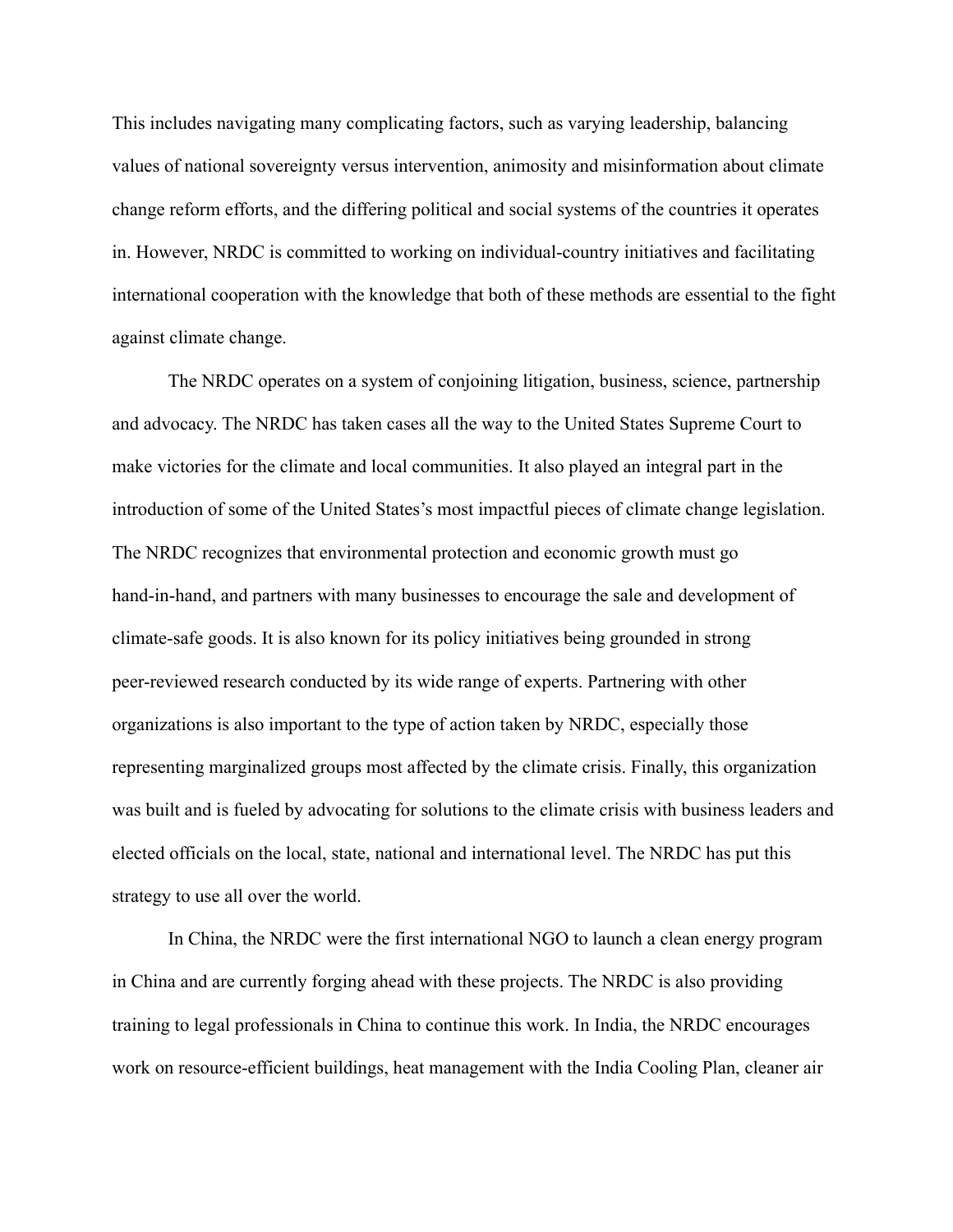quality, and supporting marginalized groups such as female salt farmers with green technology. In Canada, the NRDC is recognised as a credible climate change researcher and has earned itself a place in the federal regulatory process. The NRDC is also involved in litigation, and tries to prevent the construction of the controversial XL gas pipeline and prevent unsustainable boreal deforestation. Finally, it advocates for policies and standards for sustainable transportation in Latin American cities plagued by dangerous air pollution. The NRDC also works with business and financial groups in these countries to encourage green investment.

The NRDC is also involved in extensive environmental advocacy and litigation in the United States. In fact, the NRDC played an integral part in the Clean Air and Clean Water acts. These acts set standards for air and water pollution in the United States, set a blueprint for federal climate-funds allocation and helped the United States meet international climate commitments (e.g. Montreal Protocol). This organization works in all regions of the United States and its territories. The type of programs initiated by the NRDC vary from national level programs to local projects. In the United States, it partners with organizations like The Equal Efficiency for All Initiative, which advocates for clean and efficient energy in affordable and accessible housing. It has also represented clients like the citizens of Flint, MI in climate lawsuits. Through this work, the NRDC seeks to represent and advance marginalized groups in the United States. Finally, the NRDC has worked with and promoted the US Climate Alliance, a bipartisan movement by 25 states to make climate reforms in accordance with the goals of the Paris Accords, even while the US was withdrawn on the Federal level.

In addition to this work, the NRDC is a proponent of global governance and international climate change agreements. This organization participates in United Nations negotiations, promoting necessary climate action from our world leaders. In the negotiation of the Paris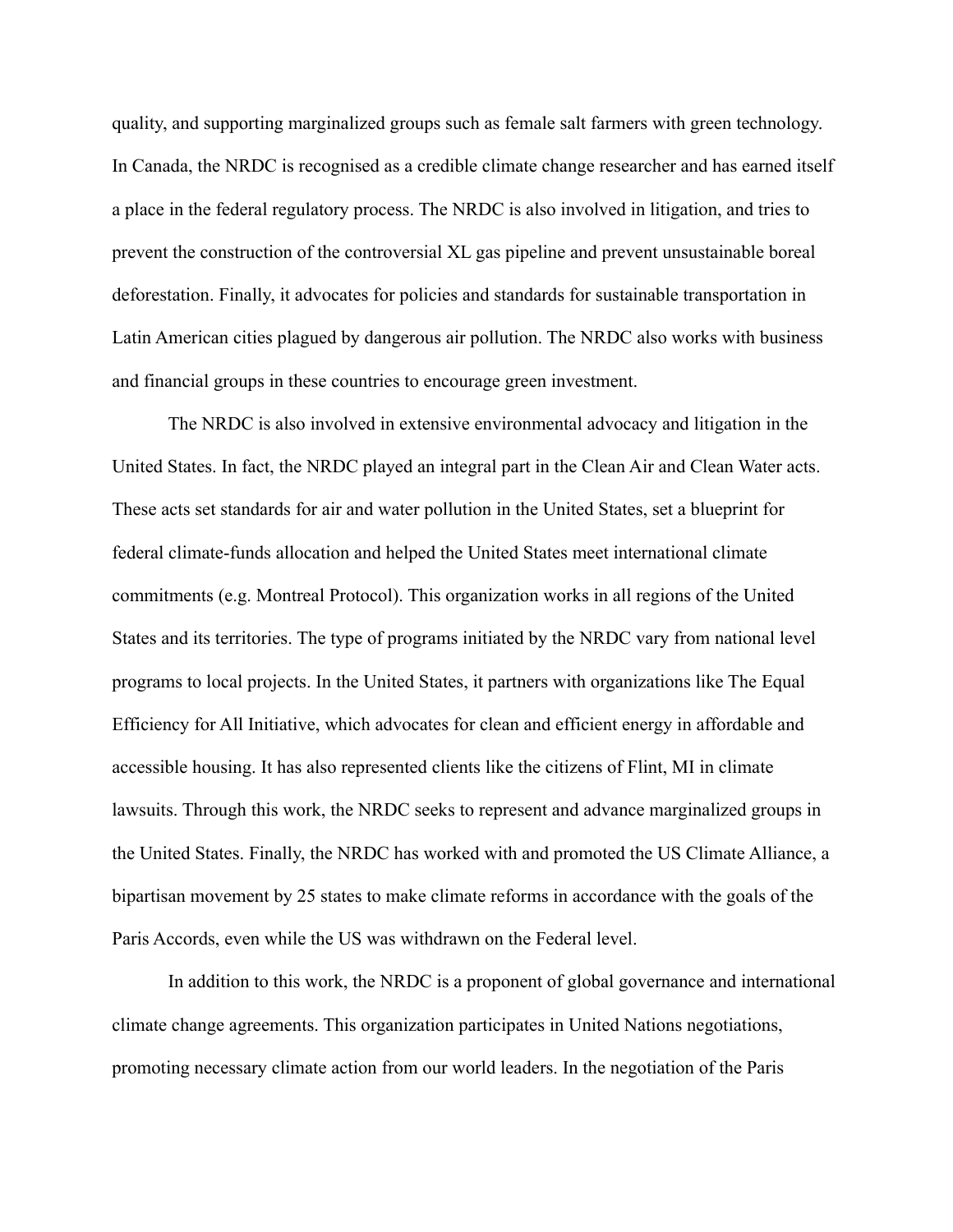accords, the NRDC was able to use its US-India connections to help forge the historic Kigali Amendment in the Montreal protocol. The NRDC also works to help countries meet their international commitments. During international agreements the NRDC is one of the few organizations that can bring groups like intigious peoples, advocacy groups and government agencies to the negotiating table between the US and Canada.

However, the NRDC recognises that there are a number of challenges to be contended with in ensuring such global cooperation. Perhaps most notable, different countries have different social and political systems leading to different methods of making change, groups and individuals in power and, unfortunately, different groups that are marginalized. Even within the same countries and political systems, there can be changes in leaders and political parties. A relevant example of this is the dramatically different climate policies of the Trump Administration (2016-2020) and the Biden Administration (2021-present). Another issue is that all around the world there are levels of misinformation, climate dynaslism and minimaliation and even animosity towards climate change reform, sometimes aggravated by elected leaders.

There is no getting around that climate change is a global issue and that we are all affected by not only our own actions but the actions of other countries on the global stage. However, climate change affects different countries differently and different systems of government are best equipped to combat the climate crisis in different ways. Because of this, both creative nation and community initiatives and strong international agreements are required to combat this imminent and global threat.

### **Migration - Ellie Hyde**

As an organization with a mission to "defend the rights of human beings displaced internationally and across borders as a result of climate change", Climate Refugees views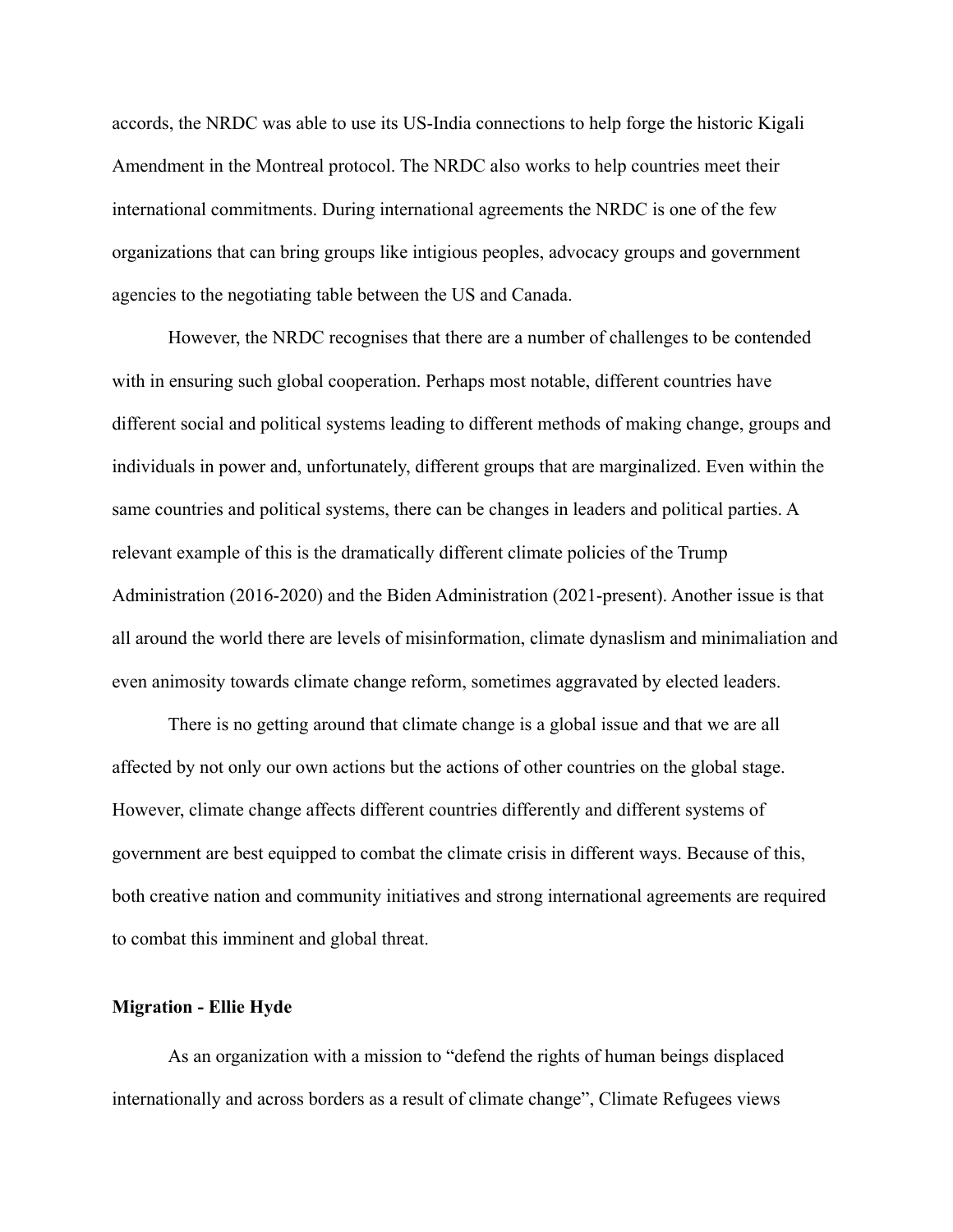migration as a critical and prominent issue. This is a problem that disproportionately affects communities that are minimally responsible for contributing to the causes of climate change, and are unequipped to face the consequences. Though it has not always been the case, climate refugees are becoming and will continue to become an increasingly relevant reality. Persons who are forced to flee their homes and sometimes countries as a result of climate change often lack support and protection while making this change, which is what Climate Refugees exists to change. Climate Refugees' focus and work are centered around the lives of persons who have been displaced by climate change, meaning the organization is not involved with the issue of changes to animal migration patterns as a result of climate change.

Climate Refugees sees an obstacle in the fact that many persons whose lives have been displaced by climate change are denied refugee status and support in their own or other countries. Despite the United Nations' determination that climate refugees should be a classification, many countries have laws and policies making it difficult for new migrants and refugees to enter and inhabit a new country, especially if they are moving as a result of climate change caused displacement. Additionally, a majority of persons who become climate-displaced are already in poor economic situations due to the negative effects of climate change that they are facing, meaning there is a lack of access to resources that can aid in the transition of relocating to a different region or country. An absence of resources and acceptance makes the whole process of climate change induced migration complicated, and different for every case. Climate Refugees feels that it is necessary for international law to begin advocating for the rights of persons who are displaced as a result of climate change.

Climate Refugees believes that global policies regarding migrants, refugees, and asylum seekers need to be reformed. Systemic change is crucial to accommodate the growing number of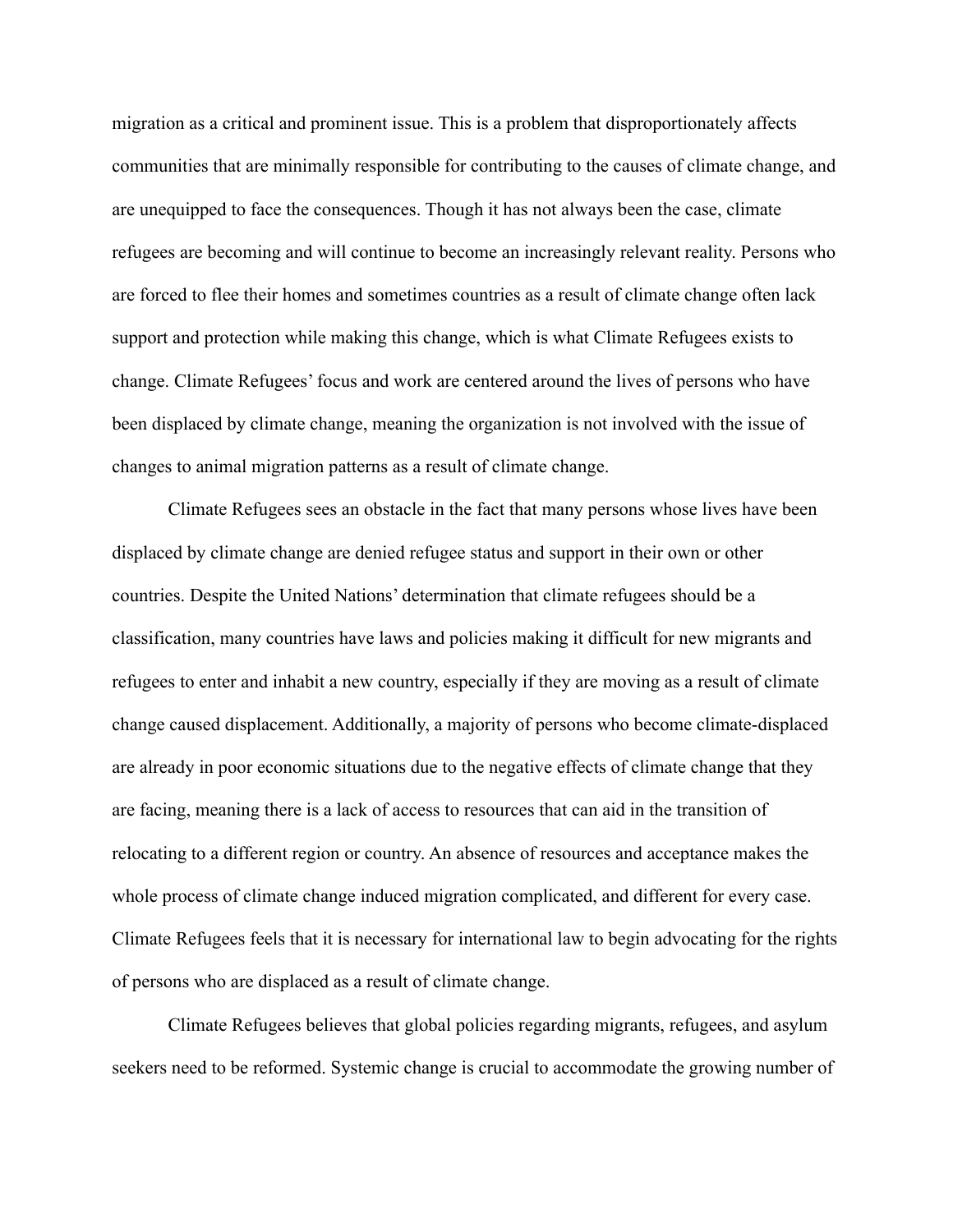persons whose lives have been displaced as a result of climate change, and to make it easier for those in this category to seek refuge or migrant status in areas that have not faced the same negative effects of climate change. While defending the rights of climate-displaced persons, Climate Refugees works to identify cases, trends, and gaps, which they address while meeting with governments, the United Nations, and relevant international organizations to promote and inspire changes in policy and practice to better support and protect climate-displaced persons. They are currently working to advocate for the passing of the Climate Displaced Persons Act, which was recently reintroduced in the United States House and Senate, and would establish a Global Climate Change Resilience Strategy and authorize the admission of climate-displaced persons to the United States. Climate Refugees believes that it is crucial that global policies regarding migrants, refugees, and asylum seekers are reformed, to recognize and accommodate the growing number of persons whose lives have been displaced as a result of climate change.

As a non-governmental organization, Climate Refugees works internationally regarding climate-displaced persons, but is based in the United States with an emphasis on United States policy change. They also work to highlight the perspectives of climate-displaced persons globally with a focus on those most often affected, usually in Africa, Central America, and South America. Climate Refugees has recently published information regarding the effects of climate change in Madagascar, Mozambique, and Africa as a whole. Mozambique, a country that contributes 0.02 percent of the world's carbon dioxide emissions annually, has been facing more frequent and severe storms as a result of climate change, resulting in the displacement of an extreme number of people. Tropical cyclone Ana hit Mozambique in January, 2022, destroying hundreds of homes and killing at least twelve people. This follows two cyclones that hit Mozambique within weeks of each other in 2019, which killed over six hundred people and left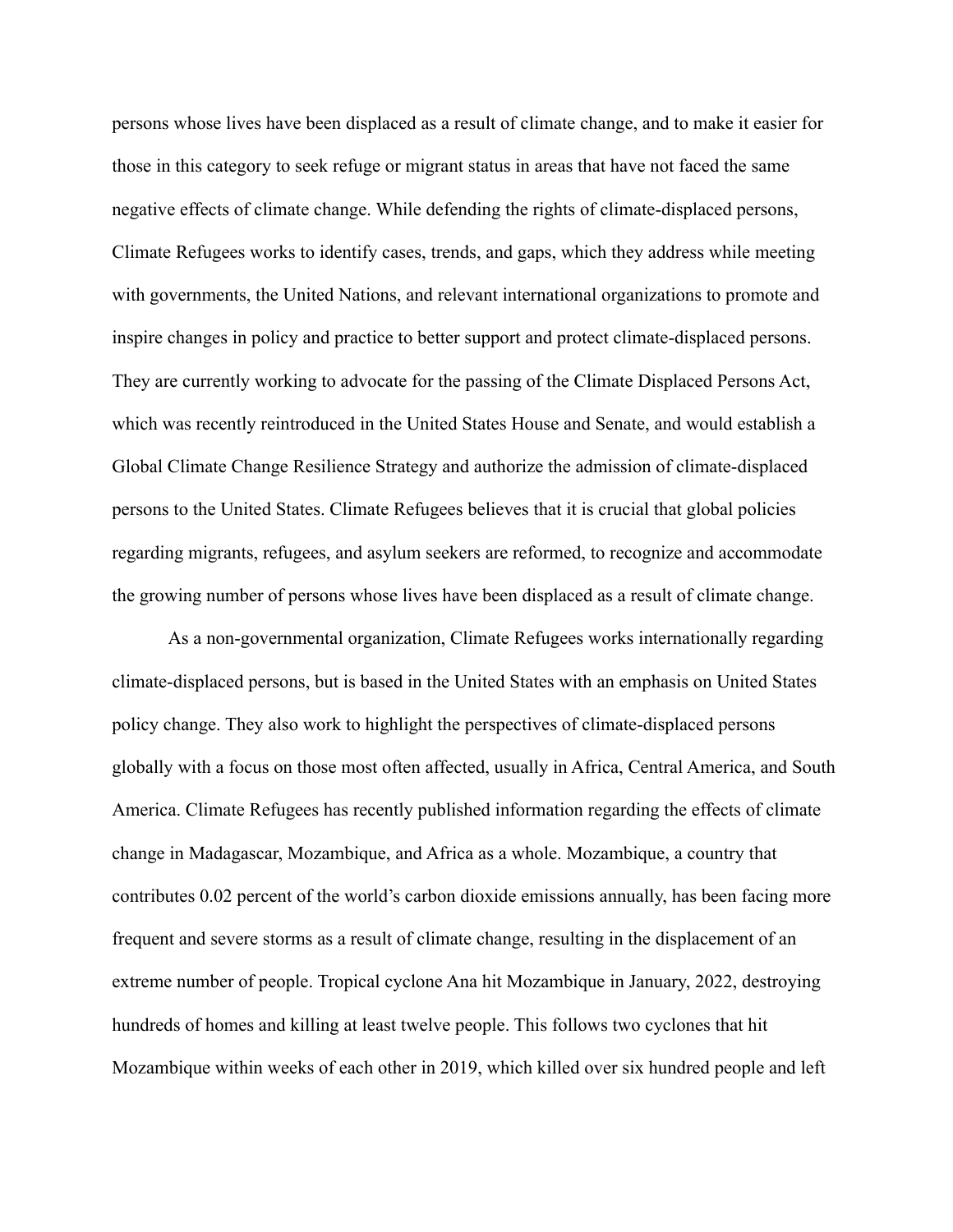two million others in need of assistance and caused Mozambique to rank the most affected country in the world by extreme weather events that year. Madagascar was also hit by tropical cyclone Ana in early 2022, displacing one hundred-thirty thousand people and killing at least fifty five. This was followed by tropical cyclone Batsirai two weeks later, displacing an additional forty eight thousand and overstretching the country's emergency response capacity. Additionally, Madagascar is in the middle of one of the worst droughts the country has experienced in the past forty years, placing an additional two million people in need of urgent food assistance. In an article published March 2022 with information from The Intergovernmental Panel on Climate Change, Climate Refugees addresses the alarming idea that by 2030, 700 million of 1.4 billion people in Africa could be displaced as a result of climate change. All of these places, which Climate Refugees is working to spread information about, demonstrate the dire need for international policy change regarding persons who are or will soon become displaced by climate change.

There must be a complete reformation of the way people think about border security, starting in the United States, which will ideally inspire other nations to do the same. It is critical to transition to a more humanitarian response to migration across borders, with an emphasis on recognizing that persons seeking refuge are just that, people trying to escape a dangerous or no longer viable living situation. Climate change and the ensuing displacement of many people is a much greater threat to security than any persons seeking relocation, and by acknowledging the human rights side of climate-displacement and that there is a complex backstory for every person attempting to cross a border, there will be a global shift in mindset around climate refugees, migrants, and asylum-seekers and a realization that it is possible to accept new persons into a country without it risking security.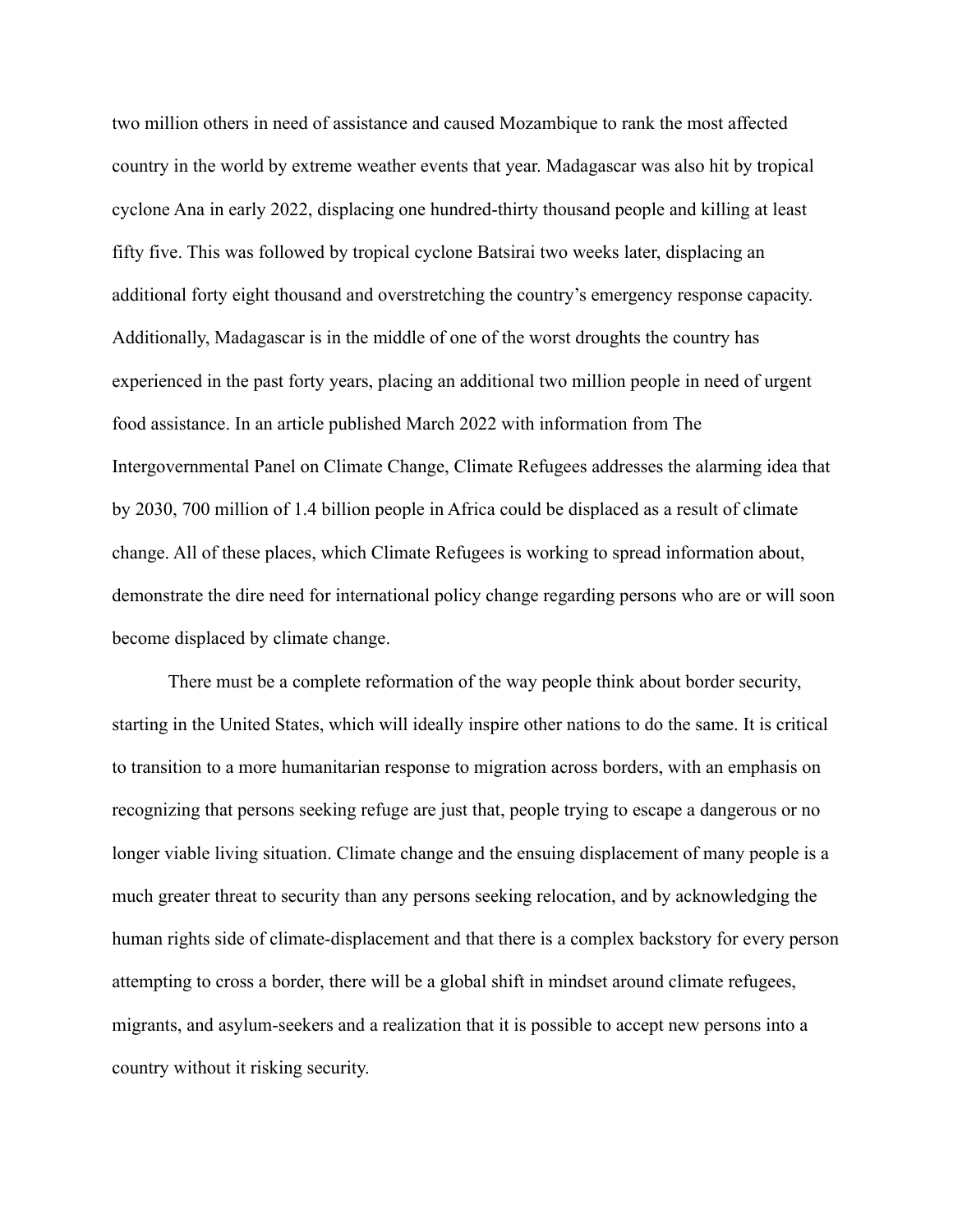### **Security - Lyris Downie**

As stated earlier, SHAPE, which operates in India, faces and strives to resolve a multitude of security issues. It is important to recognize the Indian government and SHAPE as two separate entities that both overlap and differ greatly. It is also important to understand India as a country to successfully comprehend SHAPE's motivations and limitations.

A main security concern is the spread of disease, climate displacement, and environmental wellbeing. HIV has been a significant problem in India for decades. The national rate of transmission exceeds international averages, a total of 2.1 million currently infected. These numbers increase as you go deeper into the impoverished areas of the nation. SHAPE aids in the treatment and diagnosis of this illness. Alongside HIV, Covid-19 has plagued the country, leading to over 300,000 deaths. In regions like SHAPE's home of Tiruvannamalai, Covid has brought death and poverty to the area. This organization works to mask and test citizens, and provide other life saving resources. Masks are made by the group's very own members, and have set a goal to safeguard over 400 children. When it comes to climate change in India, unfortunately the country has always been at the higher end of the chart. India earned itself third place on most charts detailing top CO2 emissions in the world. India is home to some of the most polluted cities and water bodies. This crisis has been caused by, to name a few: improper disposal of waste and human remains, overuse of coal as energy, and overpopulation. These environmental factors have left India devastated. The environment has created families without proper water supply, insufficient food supply because of soil degradation, airborne ailments, and temperature rises.

The climate, while affecting the population physically, has also affected people's perception of how secure their country is in times like these. SHAPE recognizes that India is far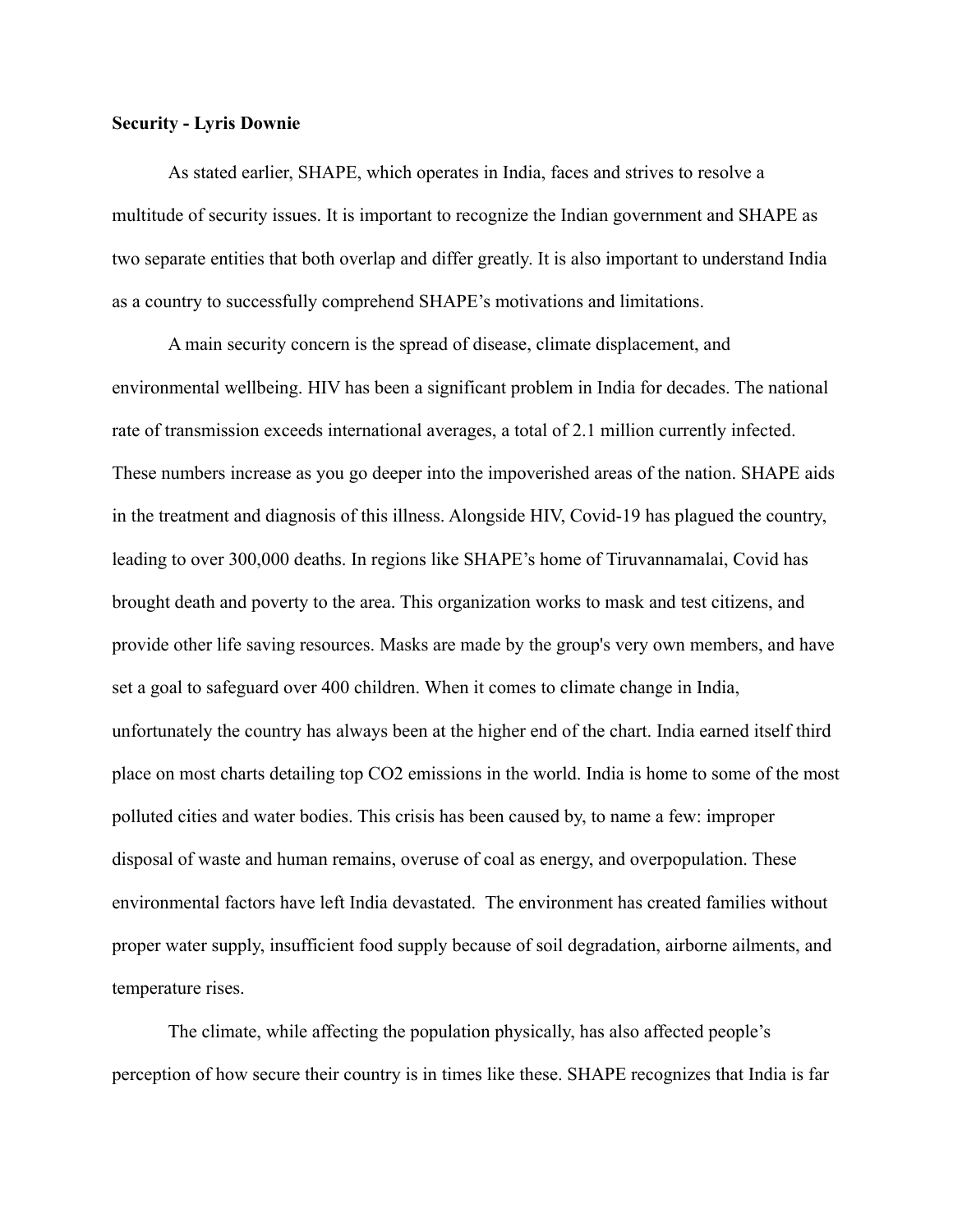from secure and is in need of a lot of assistance. The recent years have just proven how much their help is necessary. From the organization's perspective, the people of their country are the main concern, as are the health of its citizens, and should be for a long time. The priority has always been and always will be the emotional, physical, and financial well-being of the citizens, while maintaining and sustaining wildlife.

Although SHAPE has never made an official statement on migration, what can be assumed by their actions is that SHAPE focuses on a "better" India. The idea is to improve living conditions in order to prevent forced migration. Sadly, in 2019, a reported five million people fled from India because of climate related disasters. The Indian government has not done much to lower this number. As for climate refugees coming to India, it is neither much of a concern for SHAPE and the Indian government, considering that the country is being greatly affected itself.

In 2020, countries saw a radical shift in how they viewed the stability of their nation. Many countries experienced overwhelming death and economic decline, among other things. Almost every country closed its borders in order to reduce infection, which caused these issues to begin with. And for the first time, civilians began to doubt their safety. India was on the list of countries who closed borders in order to protect citizens from a global standpoint. As previously stated, SHAPE has unfortunately adopted the pandemic as one of their biggest issues. From SHAPE 's perspective, this decision was imperative. From the perspective of both the Indian government and SHAPE, the pandemic has only enforced the idea that the health of their communities are the priority over other global-pandemic-related issues.

India depends on fossil fuels, specifically coal, to power their population of over a billion people. India depends largely on themselves and the U.S for energy. In recent years, plans have been made to expand India's energy sources, but the much needed change has yet to occur.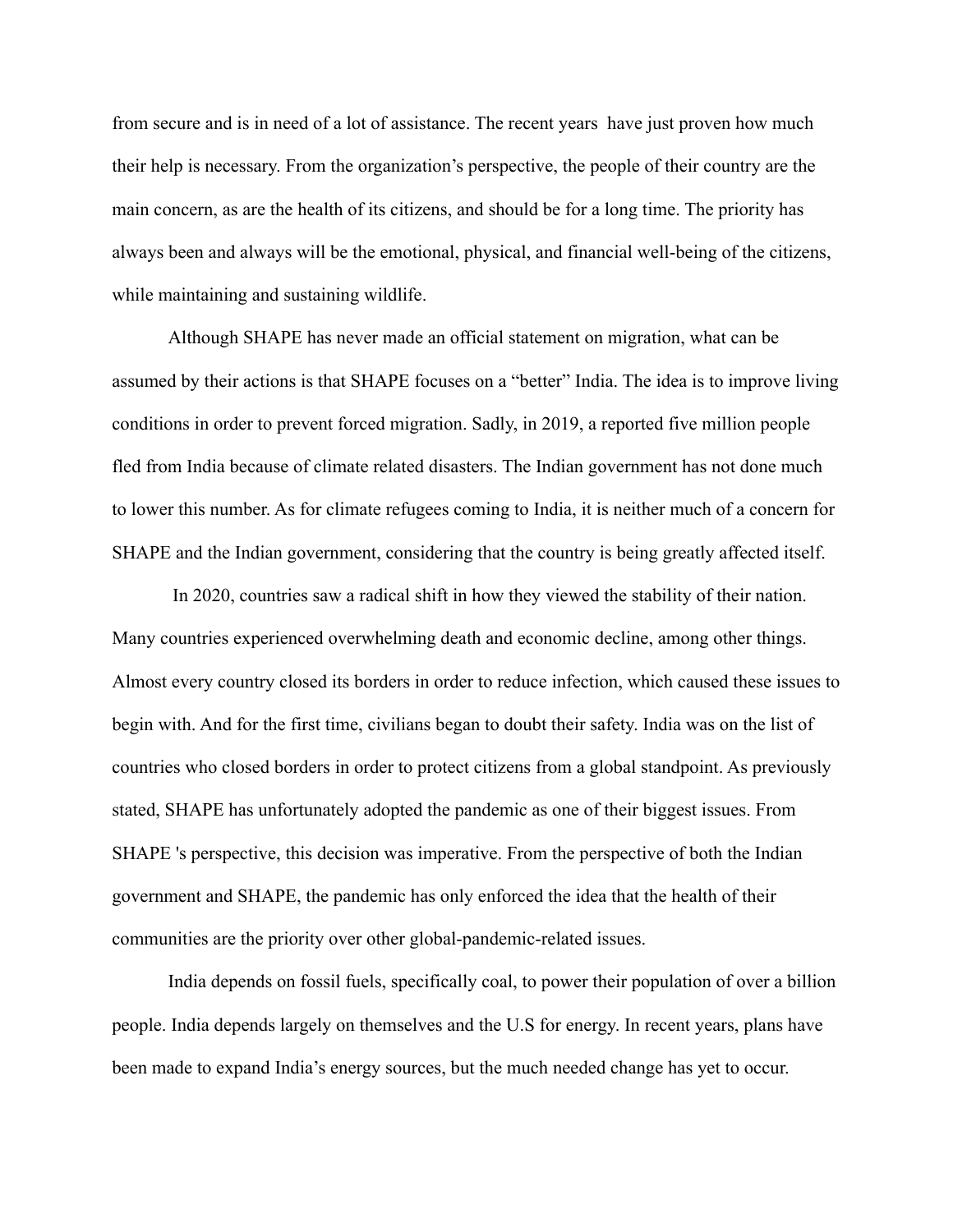Citizens, including SHAPE, are still hopeful for any good that may come from renewable energy plans. India has been subjected to heavy criticism globally for their poor handling of the climate crisis, but unfortunately things are not so easy for India. The country has a troubling ⅔ of the population already impoverished. Cutting fossil fuels completely out in a timely fashion is almost impossible for the nation to achieve on its own. Other countries have been successful at coercing India to embrace the tradition of fossil fuels, because of India's vulnerable economy. The nation has almost been discouraged from change up until recent years, when the crisis became too deadly to ignore. SHAPE, being a non-governmental organization, has no tangible position in the global energy trade. However, since they are non-governmental, they have the mobility to adopt clean energy habits without foreign influence. Alas, these practices take place on a much smaller scale with no significant change.

#### **Energy - Julian Lane**

As temperatures rise all around the planet, weather events become more and more severe, and sea levels rise, it's clear to see the damage that climate change is doing to the planet. What is also clear to see is that climate change's cause is rooted in the usage of fossil fuels, such as oil and coal, and the carbon emissions created when they are used. Therefore, it's logical to assume that solving our overuse of fossil fuels and switching to renewable energy is the key to reducing the impact of climate change. If the world doesn't switch to renewable energy, climate change will affect and cause harm to every person, every country, and every ecosystem on the planet. The World Wide Fund for Nature is committed to preserving the planet for all life that lives on it.

Fossil fuels do incredible damage to global ecosystems, and in general, environments around the globe. Climate change as a whole causes rising global temperatures, higher sea levels,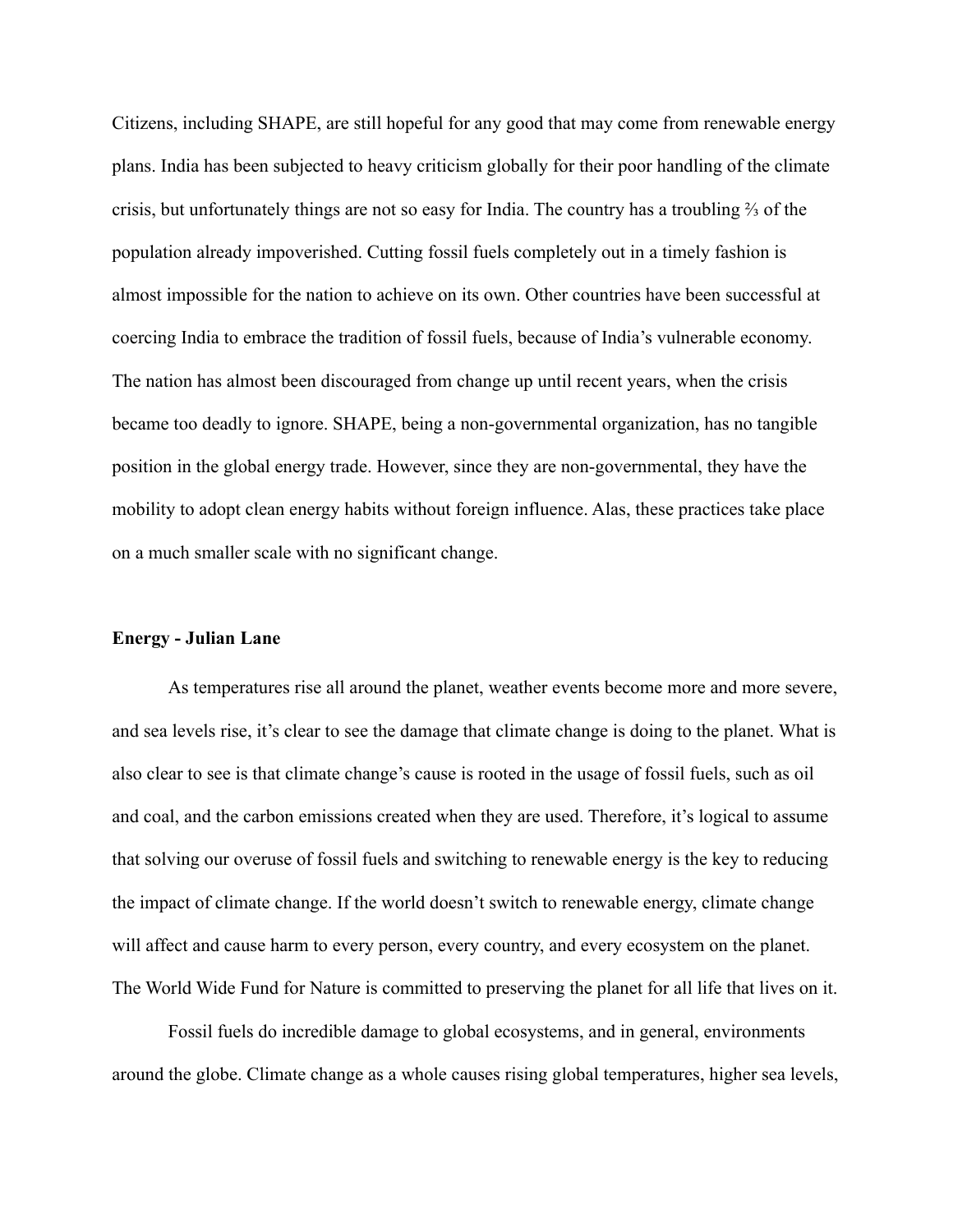and more extreme weather events around the world. Higher temperatures can kill plants and wildlife who are adapted to the former temperatures of their environment, or may drive wildlife into other ecosystems in a phenomenon known as "invasive species". This is particularly damaging when these invasive species are pathogens for diseases that their new ecosystems have not adapted to. These unnatural shifts in the food web can disrupt and even kill entire ecosystems who depended on this wildlife. This is especially true for ocean wildlife, who are in addition affected by changes in the pH, salinity, and depth of the ocean. Though some may argue that the impact on wildlife seems largely irrelevant to human wellbeing, it is actually catastrophic, as it can result in food shortages worldwide. In addition, these more extreme weather events caused by climate change - such as storms, forest fires, droughts, flooding, and tornadoes - can result in the destruction of both animals' natural habitats, as well as towns and cities.

Renewable energies are the key to reducing the damage of climate change. In fact, they're not only useful, they're necessary. The World Wide Fund for Nature is most interested in solar energy as an alternative, as they believe it is the most efficient and easily wide-spread alternative to fossil fuels. Solar panels are becoming more common worldwide, and are a good way for individuals to reduce their personal carbon footprint, alongside the use of electric vehicles and heating systems. Solar farms can also operate at the scale of utility companies, making it a versatile alternative to fossil fuels. There are other alternatives to solar energy - such as wind energy, nuclear energy, and hydroelectric energy - but the World Wide Fund for Nature is most interested in the use of solar energy. This is because the construction of wind turbines can be dangerous to natural habitats, and must be built with the area's natural habitat in mind. In addition, hydroelectric energy can disrupt the native ecosystems living along the rivers and oceans that it harvests energy from. The World Wide Fund for Nature also supports nuclear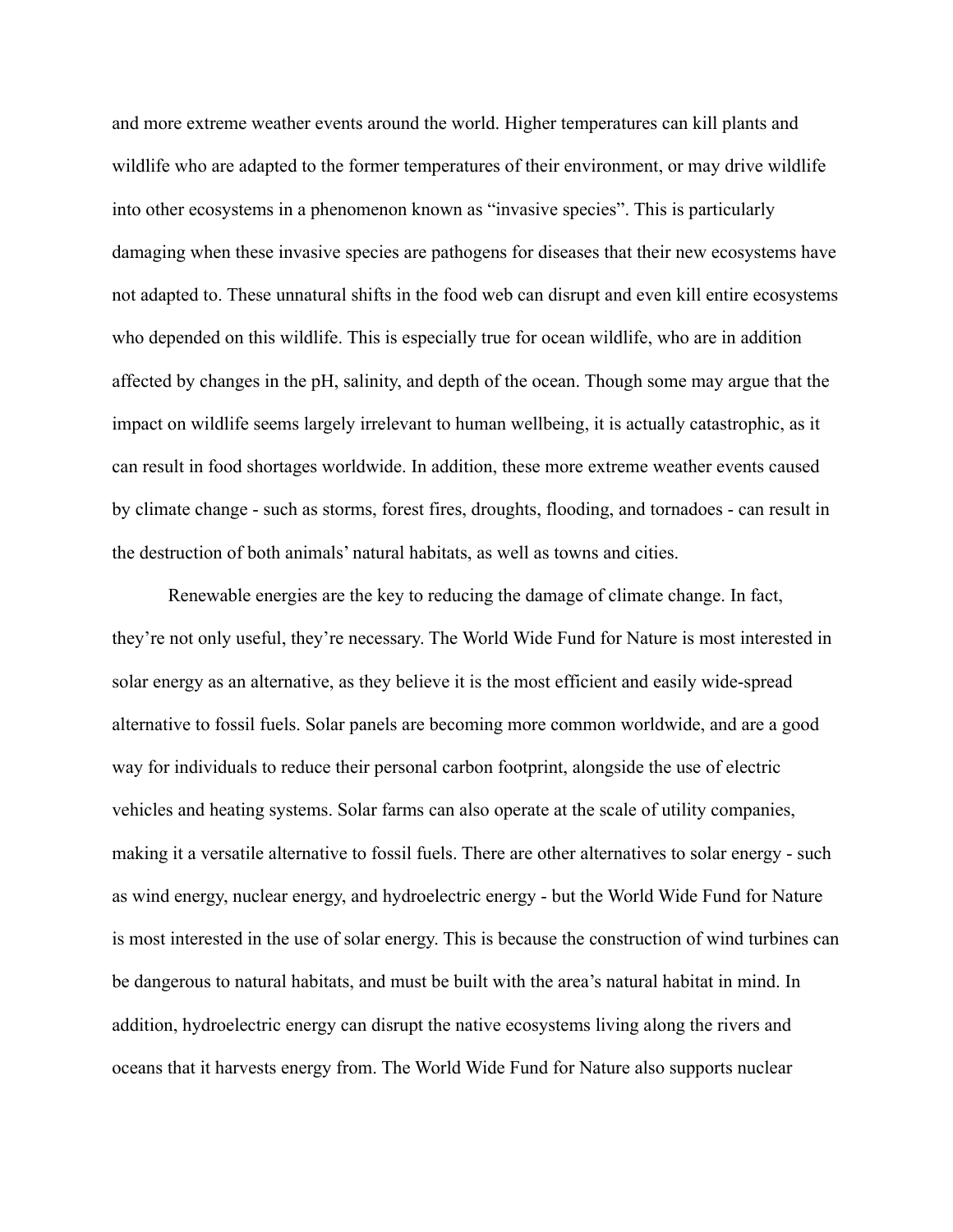energy, as it is also a viable - and extremely reliable - alternative. It is also already used to provide 10% of the world's electricity. However, widespread public opinion of it is divided, due to possible safety risks in the construction and operation of nuclear power plants.

It's easy to assume that climate change is an issue caused by irresponsible individuals, but as it turns out, the majority of carbon emissions are the fault of large corporations in the energy industry. A 2017 report by the Carbon Disclosure Project (CDP) states that 71% of carbon emissions are caused by just 100 companies. Many of these companies are major oil companies, such as Exxon Mobil and Shell, as well as state-owned entities such as Coal India and National Iranian Oil. It's vital that the energy industry - both state-owned and not - take responsibility for their role in climate change, and begin to pivot towards renewable energies as an alternative. In many cases, governments around the world must introduce restrictions on these corporations to prevent them from releasing as many carbon emissions, and penalising them should they fail in this. All-in-all, the energy industry is incredibly reliant on fossil fuels like oil and coal, and it is necessary for them to make the shift to renewable energy instead.

When it comes to the shift to renewable energies, some may argue that the economic trade-offs will be too great. However, this is a logical fallacy. Though the energy industry is able to make profit off of fossil fuels in the short term, there is a finite amount of oil and coal in the world, and the world is slowly running out of it. The MET states that the world will likely run out of fossil fuels within the 21st century if fossil fuel usage continues along its current trajectory. If the world does not make the switch to renewable energies before this happens, the economic cost to the entire world will be exponentially greater - much greater than the economic strain that may occur if it switches to renewable energy now. Where the real logical fallacy lies, however, is in the idea that the world is not already paying an economic cost. Governments and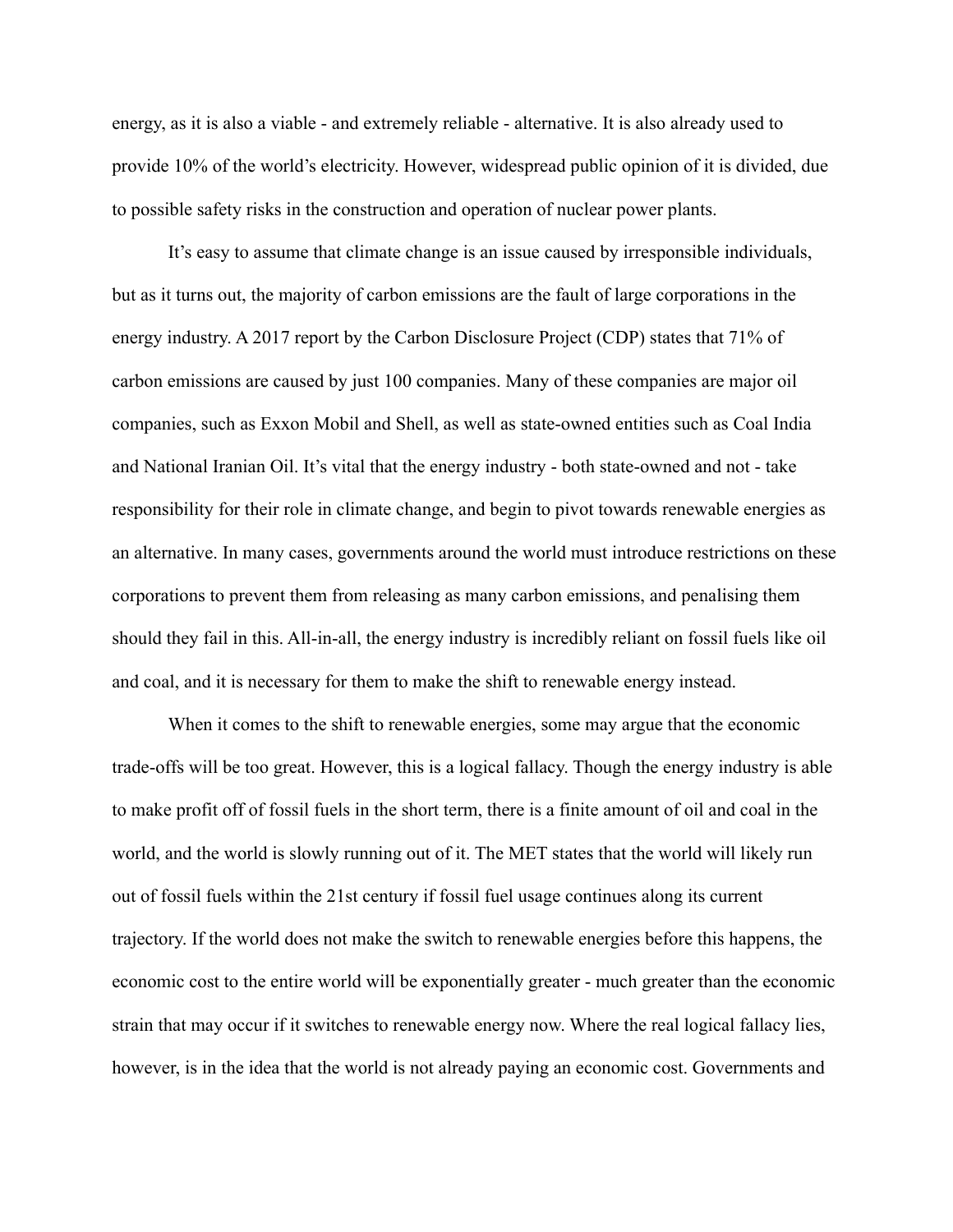corporations worldwide have been depleting and destroying natural resources in the pursuit of profit, and as a result have acted against their own self-interests, as well as the interests of everyone else. This is a concept in economic theory known as a "tragedy of the commons." Should these resources be entirely depleted, everyone who used these natural resources - which includes everyone on the planet - will have to bear the economic and environmental cost, even if they were not at fault. Therefore, the economic trade-offs the world has to make now are well-worth it to avoid the immense economic damage that would happen otherwise.

In conclusion, climate change is an urgent issue that cannot be ignored. Its effects are already visible all around the globe, and its roots clearly lie in the overuse of oil, coal, and other fossil fuels. If we want to reduce the damage climate change is doing - and will continue to do in the future - we must switch to renewable energies as soon as we can.

### **Agriculture and Food Security - Francesca Collins**

The One Acre Fund, founded by Yale graduate Andrew Youn, is a non-profit organization that works on helping stop poverty by providing farmers with the tools and supplies they need in order to become more productive. This NGO helps farmers in sub-Saharan African countries such as Kenya, Rwanda, Burundi, Tanzania, Malawi, Uganda, and Zambia. (4)

Climate change has affected agriculture and has changed the environmental norm for farmers. While there are some benefits it has overall made it harder for farmers to adapt to a changing climate and be able to bounce back after more frequently occurring natural disasters. These extreme weather patterns such as floods, droughts, and temperatures make it more difficult for crops to grow. These events destroy the plants causing large loss economically and for food security. (9) The increase of CO2 emissions and temperature will lengthen the season in certain regions, resulting in a larger crop yield. This has made it possible for crops that originally were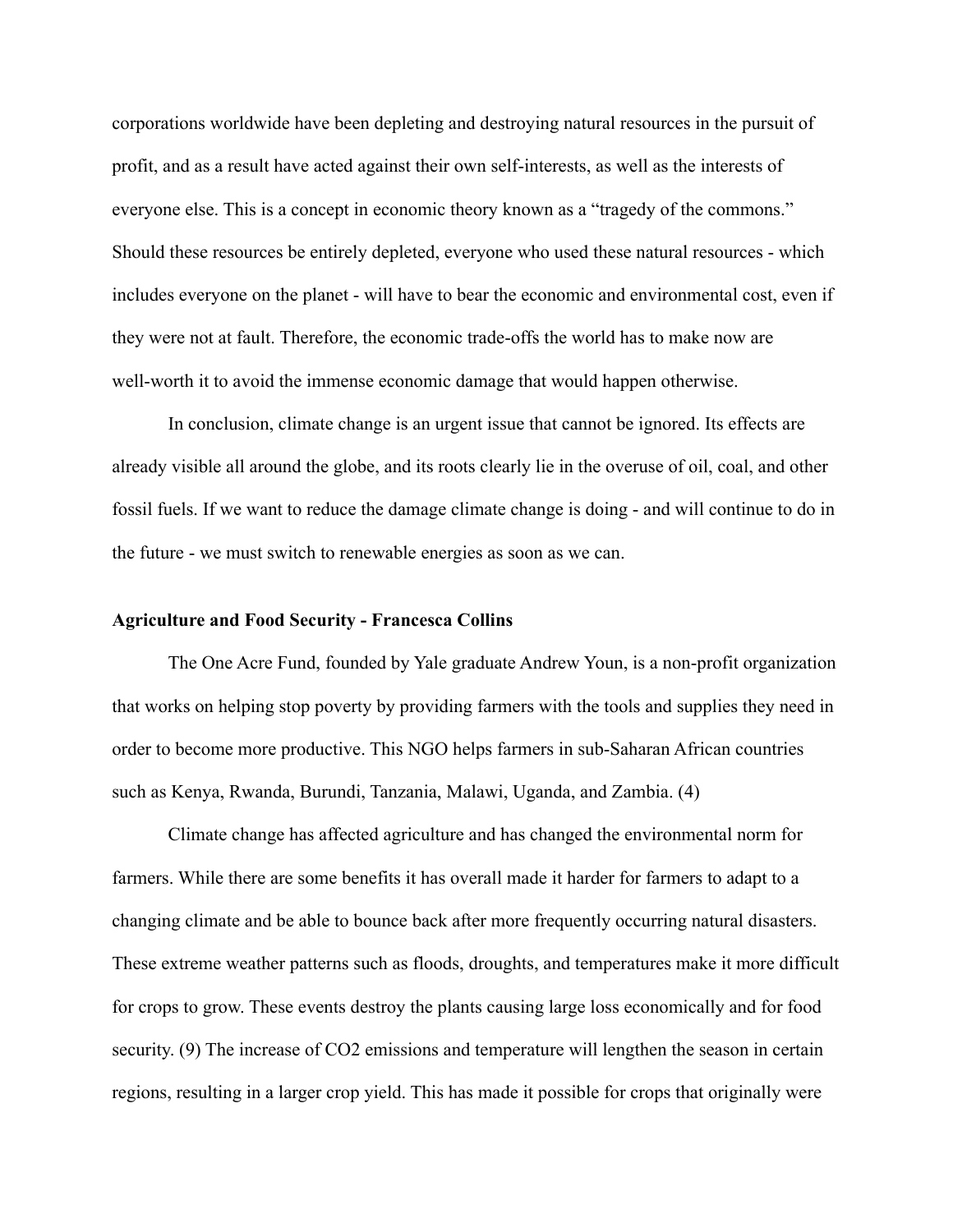only able to grow near the equator able to in other parts of the world. According to NASA the change in climate has produced different predicted yields for different crops; maize crop yields are projected to decline 24%, while wheat could potentially see growth of about 17%. Maize a crop grown across six continents and used all over the world which makes it a strong basis. In 2070 maize is expected to have a 40+ yield in some places and in other parts of the world it is expected to have a 40-. At the same time there is a downside this also makes it a better climate for weeds and fungi that kill crops (9).

Food insecurity is a global issue that is seen in both rural and urban areas. The One Acre fund specifically works with countries in sub saharan Africa because it is a large delivery territory, there are inexpensive effective tools that are known to end poverty that are unintroduced, and they have the lowest crop yield due to low productivity from lack of resources (7). Again while poverty and food insecurity is seen on all continents it is most prevalent in Africa. From 1960-2014 Sub-Saharan African produced the lowest Cereal yield following behind Asia, South America, Europe, and then North America (7). Food security is achieved when there is a high-yielding production of food that creates a surplus. This gives the farmers enough food to sell in order to make a profit while still being able to feed themselves their children (8).

The uneven distribution chain of food is one of the main reasons for the poverty levels. While Sub-Saharan seems daunting because it is a large delivery territory, in reality the amount of square footage used for farmland is small in comparison. Condensed the area of poverty in both urban and rural farm land is less than half of the U.S. area (7). This means distribution is extremely plausible but the time, money and effort have to be put into place. One Acre Fund works on delivering supplies to help farmers such as fertilizer and hybrid seeds. They also provide the farmers with rural field officers to teach them techniques to become more productive.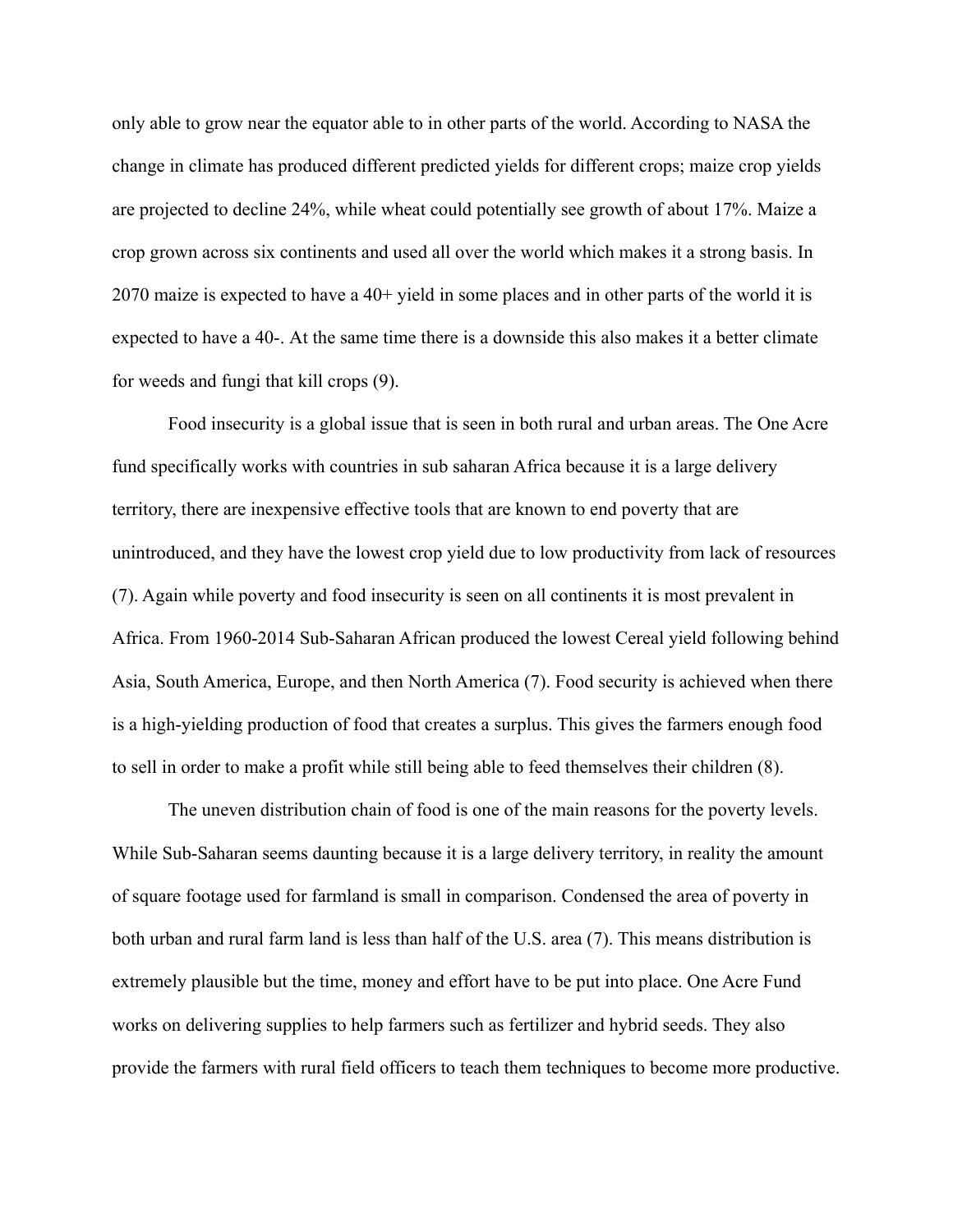By creating routes to deliver supplies to these farmers it also builds routes for the farmers to distribute goods. This not only benefits the farmers with profits but the people who buy it, creating a symbiotic relationship.

Being not just environmentally friendly but beneficial is a priority to the One Acre Fund. One of the NGO's goals is to plant one billion trees in the next 13 years and by 2020 they planted 24 million. They are also environmentally cautious with the resources they provide for the farmers, making sure to use fertilizer responsibly to be environmentally sustainable. Also one of the main resources is compost; organic matter that is put back into the ground to provide plants with nutrients to grow instead of going into landfills.

#### **Economic Development - Malavika Suresh**

Greenpeace is an international institution that strives to foster an international community that advocates for environmental justice. Greenpeace itself is composed of 27 independent national and regional organizations in over 55 countries, with the headq/uarters being located in the Netherlands. All of the affiliated organizations rely on sponsors from individuals and corporations, rather than government funding, in order to function. Some major donors include the "Tides Foundation" and the "Leonardo DiCaprio Foundation". Depending on the economy of the respective country, Greenpeace functions differently. Since the NGO collaborates directly with their communities to enforce their mission, they end up receiving the effects of that country's economy.For example, a third-world country, which has a weaker economy, may have a weaker branch of Greenpeace and may not function as efficiently as a branch with a more powerful economy, such as the US. Greenpeace is actively and diligently working to combat the harsh effects of climate change. Their vision revolves around the idea of implementing resourceful policies and investments, like solar power or green engineering, which have come to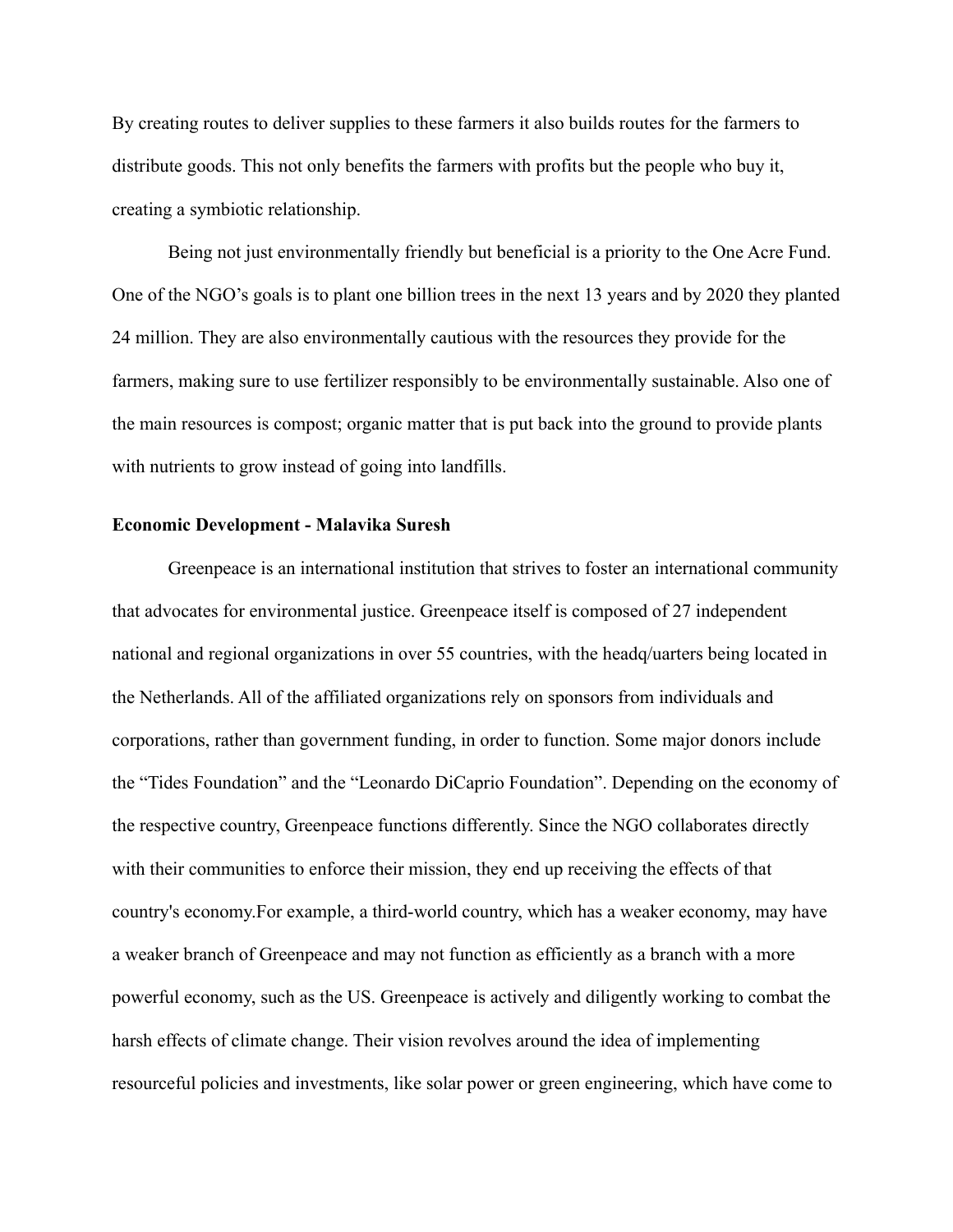have been known as some of the most inexpensive forms of energy on Earth. This shift that Greenpeace seeks to enforce, however, will have a negative impact on institutions that neglect the idea of climate change and rely on the distribution of oil based products to fuel their economy.

Greenpeace is based internationally, so each branch of the NGO will function as it sees fit in order to accommodate the economy and social climate of the region. A Country with a weaker economy will be more affected by climate change, depending on a multitude of factors, such as supplies, relief system etc, and will have a smaller branch of Greenpeace.

The first example of the effects that Greenpeace has on nations both big and small is the region of Kamchatka, Russia. In October of 2020, Greenpeace's Russian branch arrived at Kamchatka, Russia to inspect the water in Kamchatka, Russia. According to scientists and locals, they experienced sore throat, eye pain, and itching pain. The unknown cause for this sickness also depleted 95% of marine life in the area, upsetting the welfare of fishermen and marine workers as well. When Greenpeace Russia arrived they made sure that "Researchers took samples of seawater, soil and dead animals" and analyzed them in order to find a source for this pressing issue. This intense investigation revealed the underlying unresolved problems in Kamatchka's environment, from landfills to hazardous waste.In a broad effort to combat this, Greenpeace Russia urged the Russian government to "support people on the frontlines of environmental crises, to tighten environmental policy to prevent future disasters, and to adopt a [long-term program for green transformation of the economy.](https://greenpeace.ru/wp-content/uploads/2020/10/Russian-Green-Deal_Summary.pdf)" Another example of Greenpeace's efforts is the case of Mauritius. Mauritius experienced its worst environmental disaster in history when a giant capesize bulk carrier leaked its fuel into a Mauritius lagoon. Mauritius' water soon became contaminated with over 900 tonnes of toxic fuel. This spill greatly affected the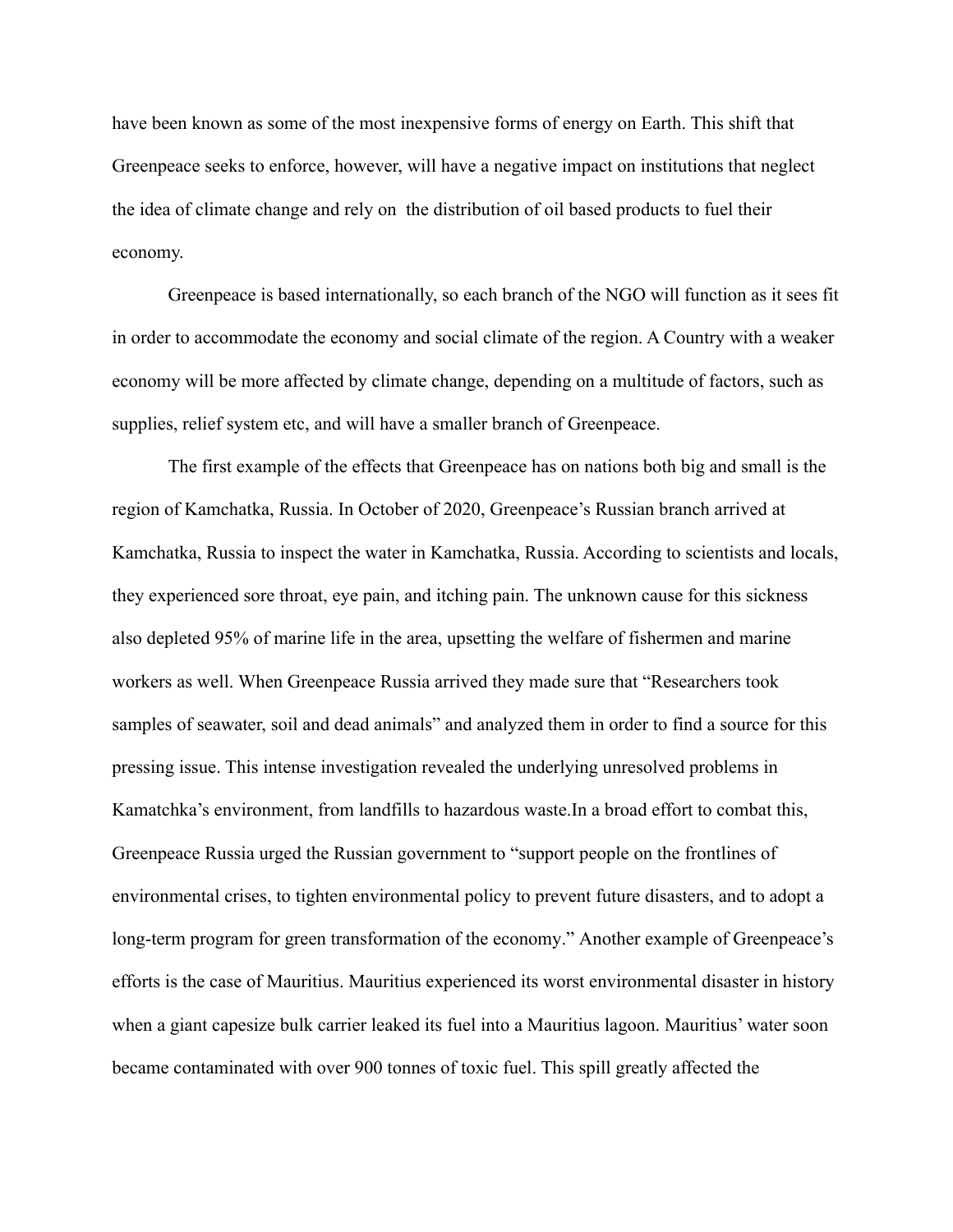environment, society, and fishermen, as countless Mauritius citizens relied on the services of fishing and tourism to sustain a living. In addition to this, the seemingly corrupt government of Mauritius shielded the corporations which caused this disaster, so the full effects of this catastrophe were not made fully clear to the public. In response to this disaster, the parent organization Greenpeace International has been using its voice by creating and promoting petitions that combat the oil spill and iaid in the relief of the people of Mauritius. The most current and one of the most long standing projects of Greenpeace is its combat against the looming crisis in Yemen. Greenpeace called for swift action to resolve the "long outstanding environmental and humanitarian threat" of the Yemen Oil spill. The goal of this intervention was for Greenpeace to successfully convince the UN to Remove the FSO safer off the coast of Yemen. This particular safe contained over 10,000 gallons of oil, thereby putting the entire environment at risk if a spill were to happen.

Greenpeace is an organization that promotes the use of a Circular Economy.A circular economy would by definition foster "economic sustainability" while also spurring economic growth by using resources more efficiently. This minimizes waste while also making the most out of the resources that we already utilize. The goal of the circular economy is to reduce waste by reducing consumption and production by becoming resourceful and more efficient when utilizing renewable resources. In a less broad context, within a circular economy, there is a huge emphasis on small actions such as recycling, conserving energy, and reusing and repurposing items. But, in order for the Circular Economy to function effectively, Greenpeace calls for the slowing down of "consumption and production of materials, resources and energy all together", which can lead to backlash from businesses that rely on increased production to produce profits.

Greenpeace perceives climate change as a n imminent and extreme threat to the global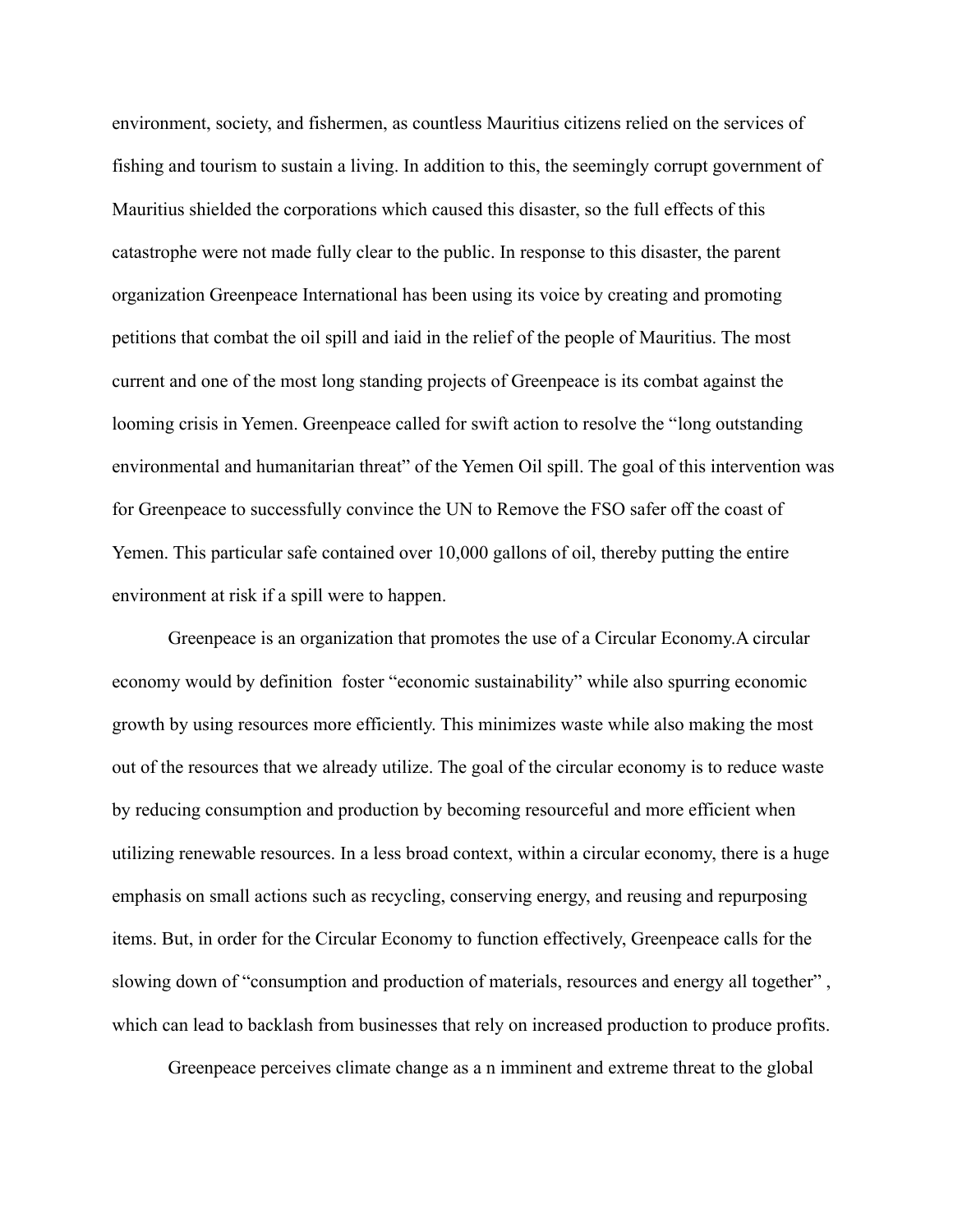economy.The reimagination of the global economy in response to the gradual and persistent climate changes forces the entire workforce to shift and take action in order to function. In order to combat this mentality, the NGO advocates for the use of new technologies and business practices that implement consolidation of resources using techniques such as " sharing, renting, cooperative, non-hierarchical, slower cycles". Right now, the Global economy functions on a " 'take, make, dispose' model of production". In the new era of rapid climate change, this model is increasingly less sustainable as the Earth is soon coming to a convergence with the idea of eliminating some essential resources altogether.

Greenpeace works under the premise of protecting wildlife in every form, preventing pollution on Earth, ending all nuclear threats, and promoting peace. Their goal is to work in a state of personal responsibility and nonviolence, meaning that they are " accountable for our actions and take personal responsibility" and are "committed to peacefulness".They focus on independence and don't rely on funding from corrupt businesses that ultimately go against the Agenda of the NGO. Right now, the Global economy functions on a "'take, make, dispose' model of production". In the new era of rapid climate change, this model is increasingly less sustainable as the Earth is soon coming to a convergence with the idea of eliminating some essential resources altogether. The goal of Greenpeace is to collaborate with businesses and implement a plan to educate other systems of the economy on the premise of the "Circular Economy" while promoting Diversity, Inclusivity, and Equity within the infrastructure of the NGO.

### **Justice and Humanity - Lavanya Gupta**

The Earth Island Institute is a nonprofit organization that works across the United States and around the globe to mitigate climate change, through focusing on conservation, clean energy,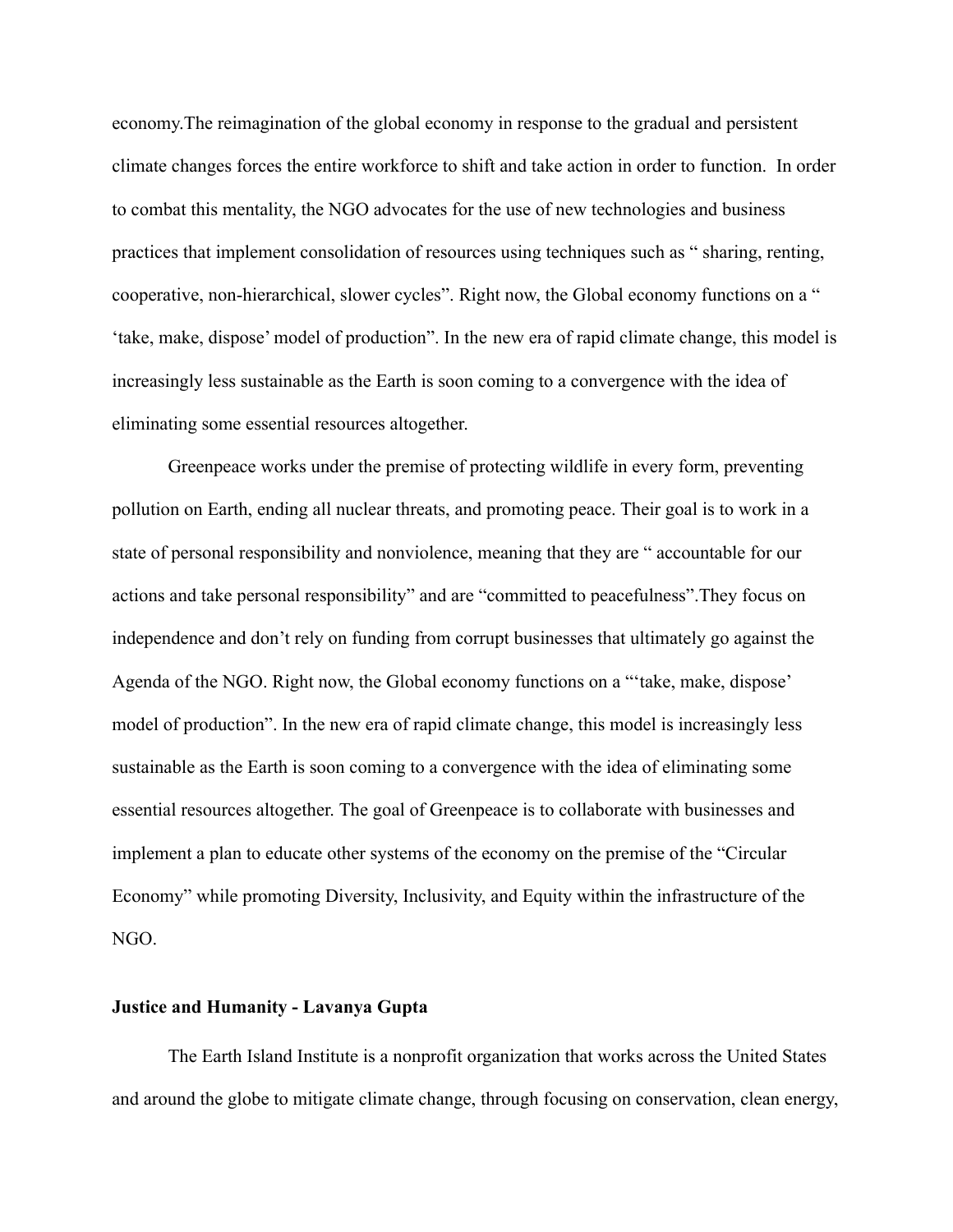helping indigenous communities, and empowering women and youth in environmental leadership. There are more than 75 projects running currently to address interconnected issues and focus specifically on empowering the communities that need it the most. Our organization also runs the Earth Island Institute journal, which displays a wide range of perspectives about environmental issues. The specific issues being focused on include the impact of fossil fuels, aid needed for countries most affected by climate change, policies needed to be enacted on the Global South, and the issue of climate refugees.

Fossil fuels have a substantial negative impact on the environment, as they work to speed up climate change. In order to reduce the use of fossil fuels, those financially supporting the fossil fuel industry must start putting money into clean and renewable energy sources. Many big companies are the ones funding this industry, and a key player is the Central Banks. It turns out that the 12 largest banks support oil, gas and coal industries through policies and direct finance. About 3.8 trillion dollars have gone from these banks into fossil fuel industries, allowing them to expand and develop more projects. By not harnessing the power that large corporations have to end the climate crisis, the most vulnerable countries like the Global South will be left to carry the burden as the climate gets worse. The children of these countries will be left to deal with the consequences of climate change, despite not taking part in facilitating it. Instead, these companies could invest in clean energy and clean energy targeted programs like the Indiginzed Energy Initiative at Earth Island Institute. It works to diminish energy poverty in Indigenous communities. Another potential project is the EnergyRich, which establishes local small scale manufacturing of renewable energy technology. By investing in projects like this, these companies can do their part to mitigate the climate crisis instead of directly funding it. If they fail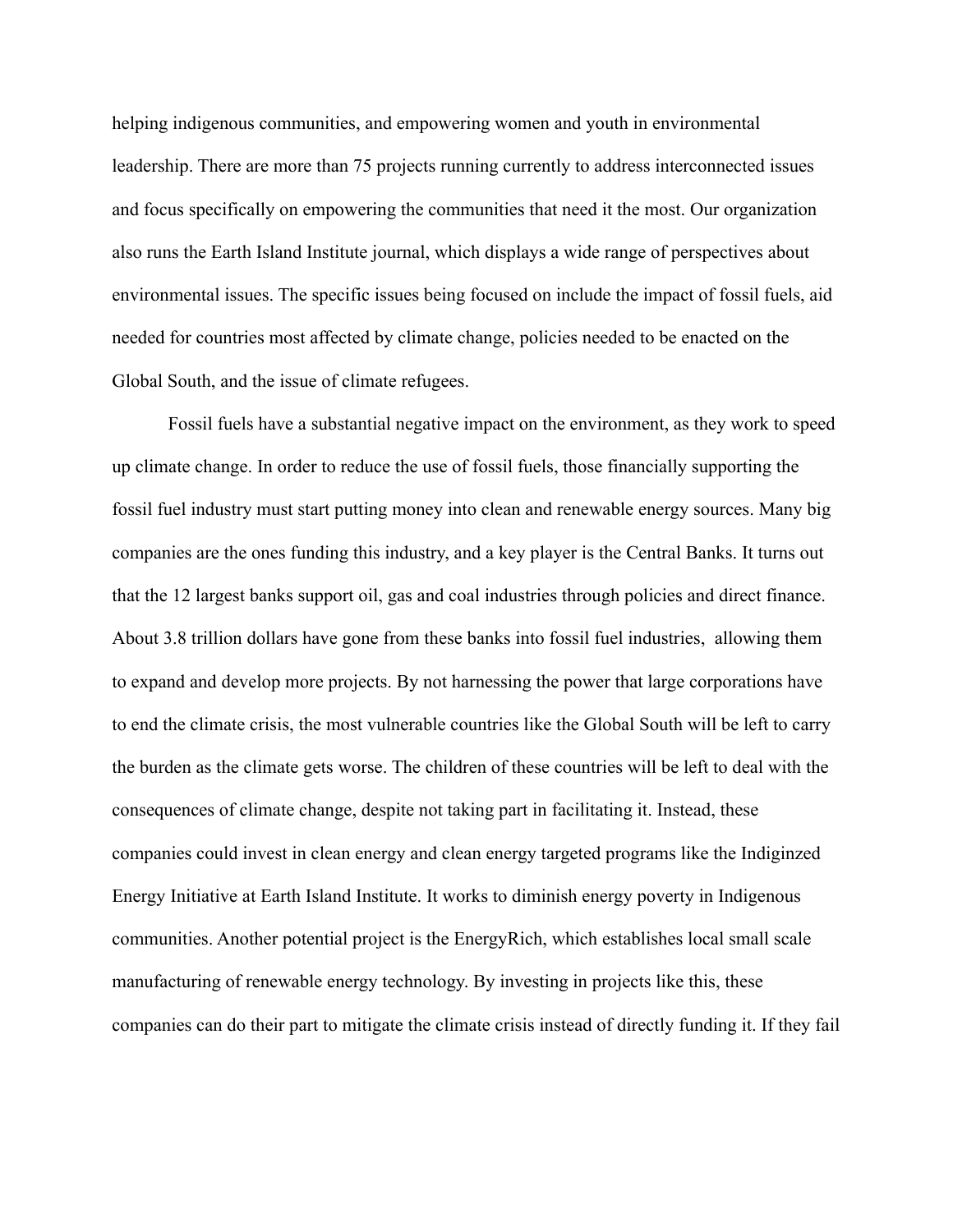to do so, the most vulnerable countries will be faced with issues that they are not necessarily equipped to handle.

It is important to look at what countries will be most affected by climate change, and the responsibility that other countries have to help solve the issues that will arise in these countries. The more vulnerable countries tend to be located where it is hotter. The countries that have fewer economic resources have a lower capacity to cope and need more time to rebuild and recover, meaning that they will not only be hit the hardest but also will struggle the most with recovery. These countries are often not the ones mainly responsible for the climate crisis, as it is instead mainly the bigger player countries like China and the United States, as they are the ones that have gone through rapid industrialization. It's an ethical dilemma as to whether richer countries have a right to ask countries' currency industrialization to stop, as they have been doing it for years and mainly facilitated the climate crisis. By asking these big player countries to invest money and time into projects that help different countries across the globe, they can do their part in aiding climate change. An example of such a project is the EcoEquity project running under the Earth Island Institute, which works to protect the poor emphasizing the importance of equity in climate change policies. This includes equity in the people leading these environmental movements. These countries can work to be included in projects like the Women Climate Center International, which is led by women in development professionals in Uganda, Kenya, South Africa and the United States(a big player country). Another potential project that these countries could invest in is the Altera Project, which is an innovative approach that addresses the environmental and socio economic effects that urbanization has. Other projects work to specifically include the Indigenous Community, which has been specifically targeted in the past when it comes to land acquisition for furthering of fossil fuel industries. By investing in these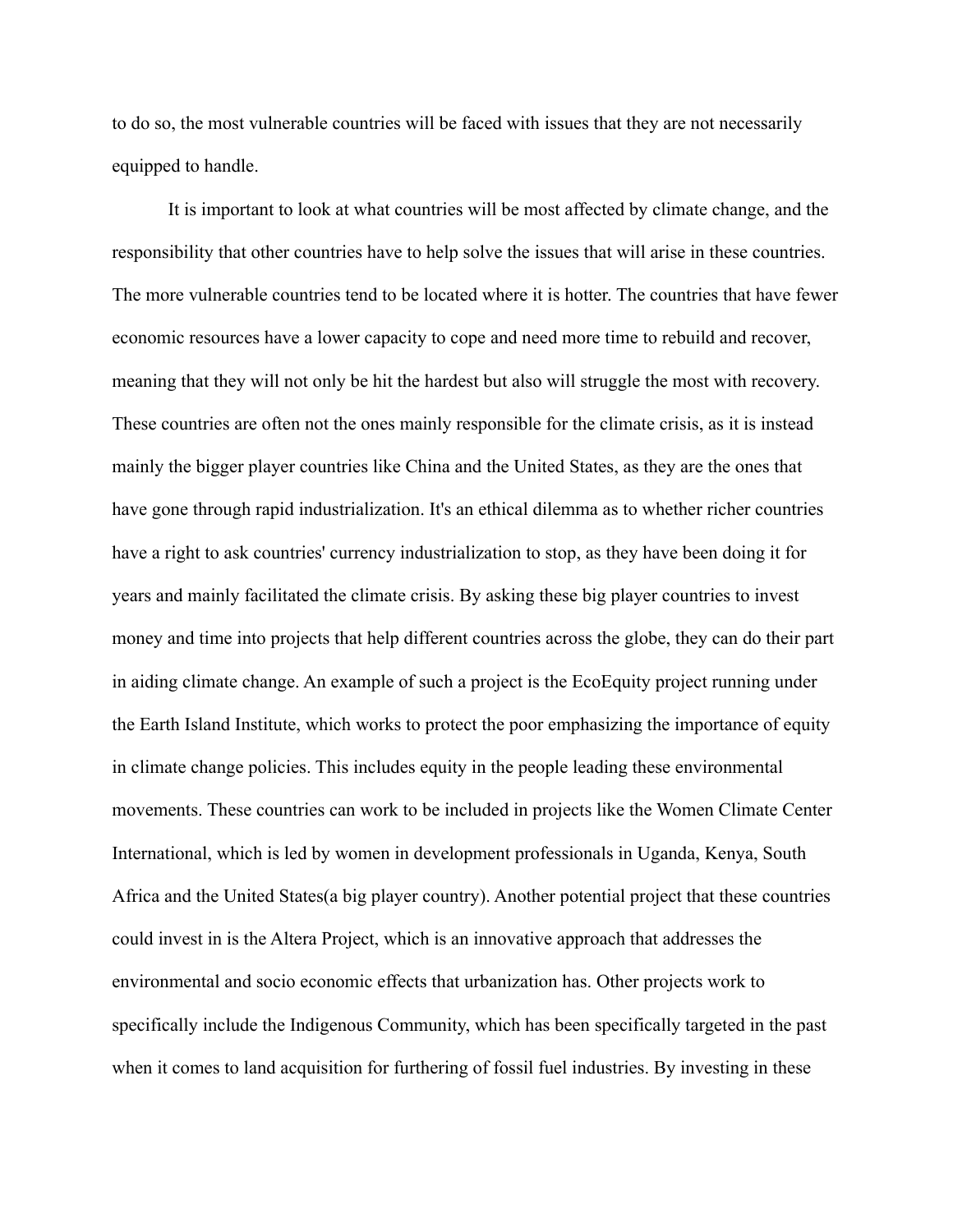projects, these countries can not only work to help those they have wronged by also putting their money into something that will not further the fossil fuel industry.

Another main focus must be the Global South and the smaller island states, as they are not only one of the most vulnerable countries, but are sometimes not economically able to handle the disasters that come with climate change. In these hotter areas, people tend to(and have always tended to) settle near rivers and coastlands for obvious agricultural and economical benefits. This matched with rising sea levels creates serious risk for cities in the Global South settled near big bodies of water. Their recovery, as previously mentioned, will take longer due to geography, lack of funding and vulnerable infrastructure. For these reasons, it is particularly important for those big player countries and corporations to invest in projects that specifically work to help those countries. An example of such a project would be Guias Unidos Project, which focuses on emphasizing conservation-minded tourism in Nicaragua. By encouraging conservation of these lands, there will be a limit on how much they can be mined for the use of fossil fuels, essentially helping to stop the detrimental effects that climate change has on these places. Another issue also arises, as the people who are a part of these communities being negatively impacted by climate change are forced to leave their homes.

As climate change worsens, leaving more storms and disasters in its wake, people are forced to leave their homes and are left to become climate refugees. Despite there being an extremely large number of environment refugees, an estimated amount of 50 million by 2020 from the American Association for the Advancement of Science, they are often not recognized by many countries. Places like Kiribati, Tulva, China and Thailand are in serious danger of rising sea levels. The acceptance of climate refugees is rare, and policies put into place do little to help those places that refugees are expected to return to. Because the amount of environmental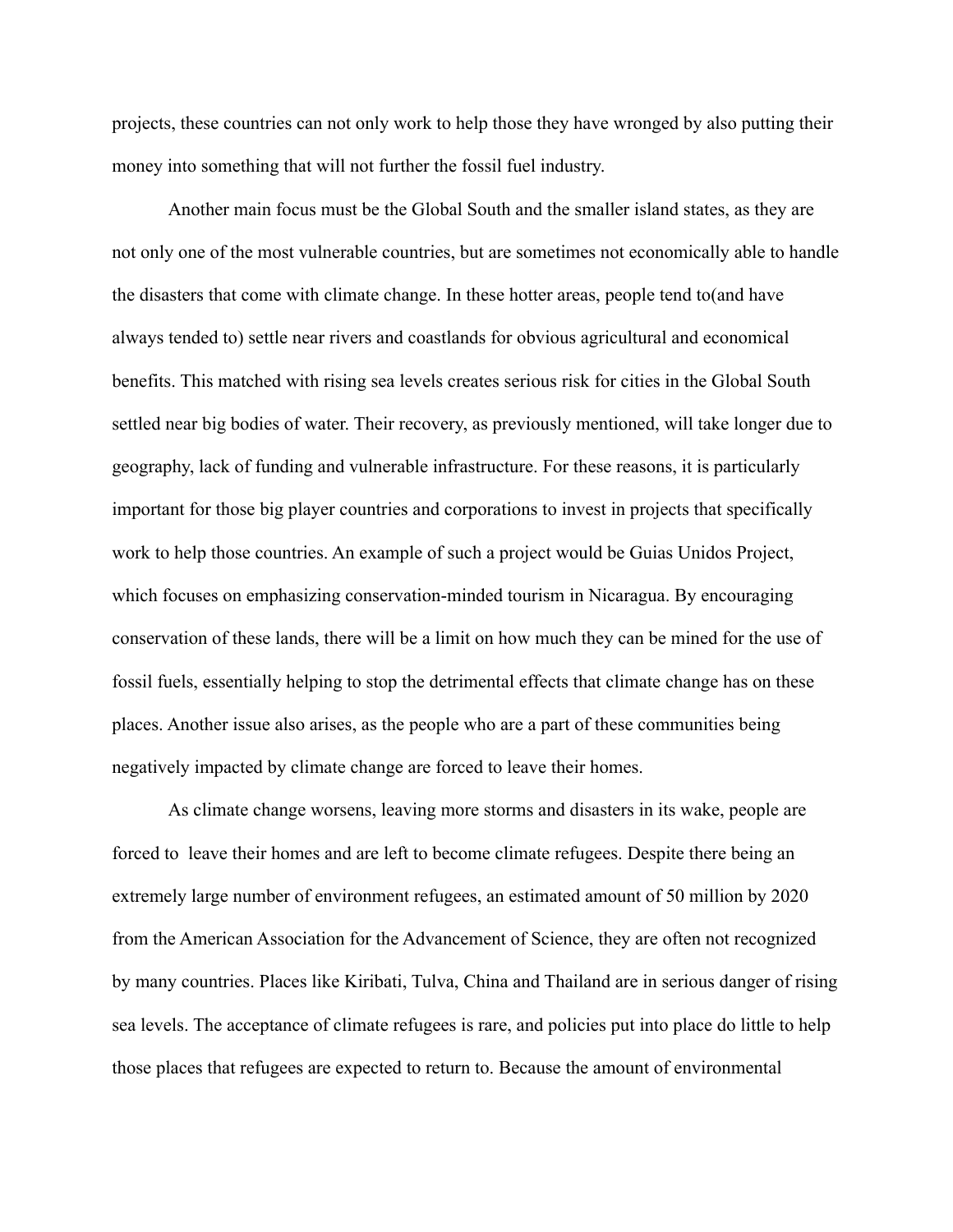refugees is only expected to increase, as climate change worsens, it is important that while countries work to stop climate change they also accept those having to flee due to its effects. These policies should include rehabilitation of land and soil after climate disasters, along with the desalination of low coastal areas.

It is absolutely necessary for the countries with the economic means to help do so, as they are also often the ones who facilitate and encourage the climate crisis. Corporations need to accept their responsibility of investing their money into organizations that help the climate, over the industries that only work to make it worse. Otherwise, the countries most affected will be unable to handle the destruction, and the amount of climate refugees will only increase. Countries should be willing to accept these refugees and help them, as climate change is a global issue. There are numerous projects being run by not only the Earth Island Institute, but other organizations that will be able to reach their goals through the help and cooperation of other countries.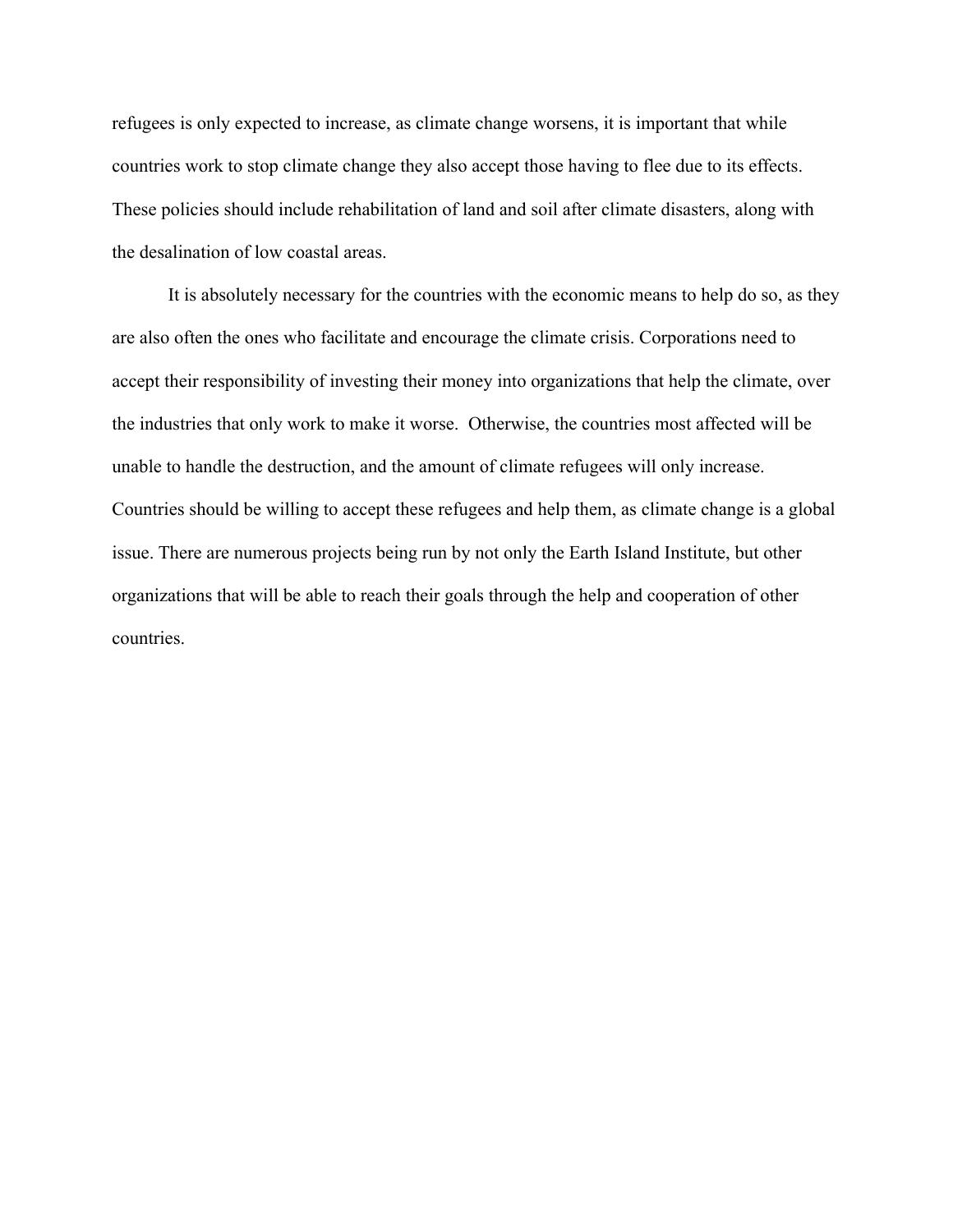# **Bibliography:**

## **Introduction**

Harvard Law School. "Nongovernmental Organizations (NGOS)." *Harvard Law School,* [https://hls.harvard.edu/dept/opia/what-is-public-interest-law/public-service-practice](https://hls.harvard.edu/dept/opia/what-is-public-interest-law/public-service-practice-)settings/public-international-law/learn-more-about-ngos/.

Nonprofit Expert. "NGOs - Non Governmental Organizations." *Nonprofit Expert*, 17 July 2017, [https://www.nonprofitexpert.com/ngos-non-govermental-organizations/.](https://www.nonprofitexpert.com/ngos-non-govermental-organizations/)

Soliman, Muhammad, et al. "The Role of NGOs in Tackling Environmental Issues." *Middle East Institute*, 7 Mar. 2022, https://www.mei.edu/publications/role-nhos-tackiling-environmental-issues.

# **Global Governance**

Holst, Arthur. "Clean Air Act". Encyclopedia Britannica, 7 Jan. 2020, https://www.britannica.com/topic/Clean-Air-Act-United-States-1970. Accessed 7 March 2022.

Holst, Arthur. "Clean Water Act". Encyclopedia Britannica, 5 Mar. 2015, https://www.britannica.com/topic/Clean-Water-Act. Accessed 7 March 2022.

"Home." *Energy Efficiency for All*, https://www.energyefficiencyforall.org/.

*NRDC*, https://www.nrdc.org/.

*U.S. Climate Alliance*, http://www.usclimatealliance.org/.

### **Migration**

*Climate Refugees*, [https://www.climate-refugees.org/.](https://www.climate-refugees.org/)

- Lourie, Noah. "Intersection of Crises Exacerbates Climate Migration in Mozambique." *Climate Refugees* Climate Refugees, 3 Mar. 2022, [https://www.climate-refugees.org/soptlight/2022/2/15/m](https://www.climate-refugees.org/soptlight/2022/3/3/ipcc-africa)ozambique.
- Raulerson, Matt. "Latest IPCC Report Projects Drought Will Displace 700 Million in Africa." *Climate Refugees*, Climate Refugees, 4 Mar. 2022, [https://www.climate-refugees.org/sporlight/2022/3/3/ipcc-africa.](https://www.climate-refugees.org/sporlight/2022/3/3/ipcc-africa)
- Tower, Amali. "Central American Climate Migration Is a Human Security Crisis." *Climate Refugees*, Climate Refugees, 19 Jan. 2022, [https://www.climate-refugees.org/a](https://www.climate-refugees.org/spotlight/2022/2/10/madagascar)dvocact/central-america.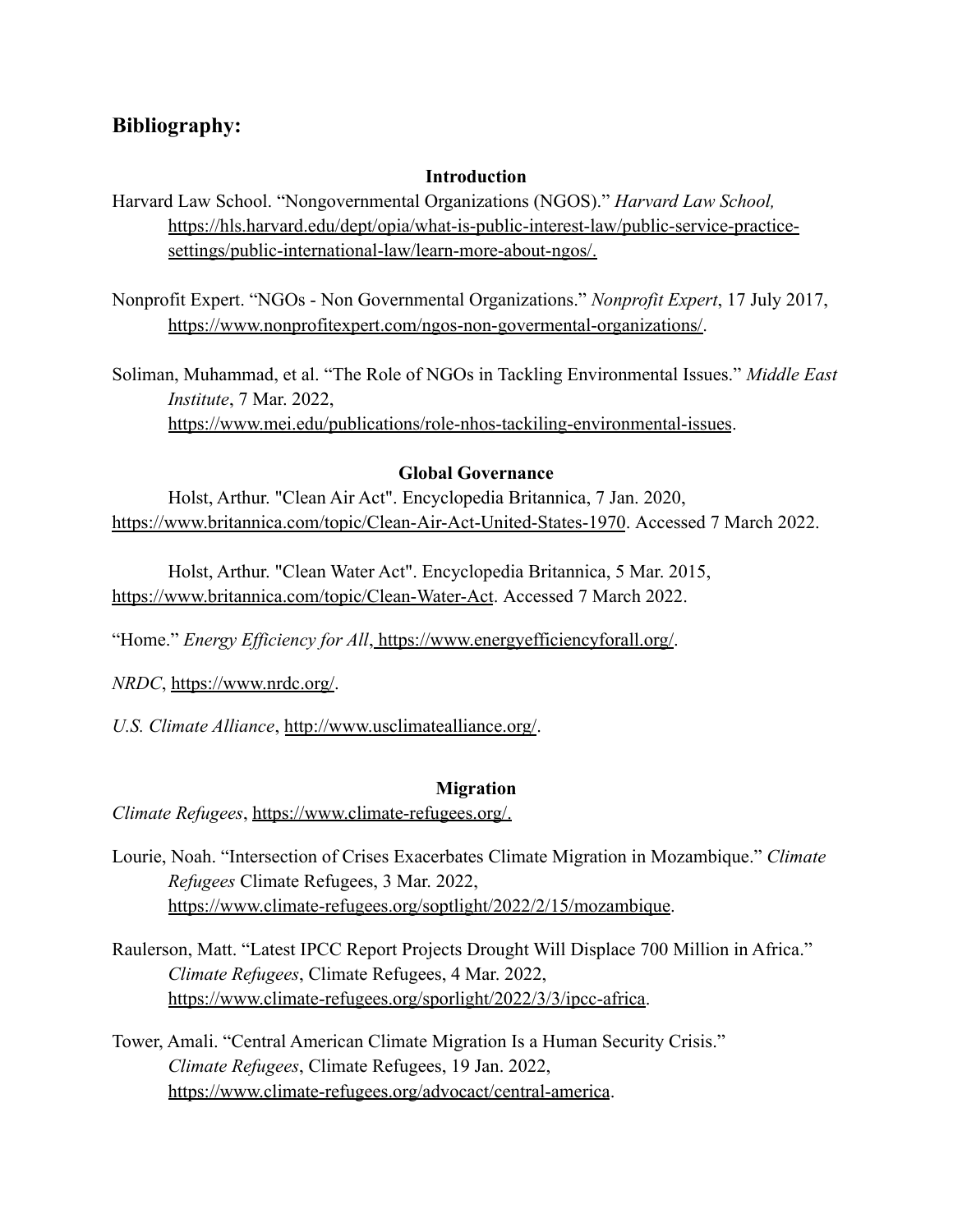Raulerson, Matt and Amali Towers. "Madagascar is Struggling Under the Weight of Climate Change." *Climate Refugees*, Climate Refugees, 15 Feb. 2022, [https://www.climate-refugees.org/spotlight/2022/2/10/madagascar.](https://www.climate-refugees.org/spotlight/2022/2/10/madagascar)

## **SHAPE**

"Administration." *SHAPE*, 29 Nov. 2021, https://shapecharity/org/about-us/operations/.

"CDC in India." *Centers for Disease Control and Prevention*, Centers for Disease Control and Prevention, 26 Sept. 2021, https://www.cdc.gov/globalhealth/countries/india/default.htm.

### **Energy**

World Wide Fund for Nature. "Climate & Energy." 27 February 2022, <https://explore.panda.org/climate>.

- World Wide Fund for Nature. "WWF and Renewable Energy." 27 February 2022, <https://www.worldwildlife.org/pages/wwf-and-renewable-energy>.
- World Wide Fund for Nature. "Energy Transition." 27 February 2022, [https://wwf.panda.org/discover/our\\_focus/climate\\_and\\_energy\\_practice/what\\_we\\_do/](https://wwf.panda.org/discover/our_focus/climate_and_energy_practice/what_we_do/changing_energy_use/) changing energy use/.
- Energy.gov, "Advantages and Challenges of Nuclear Energy." 27 February 2022, [https://www.energy.gov/ne/articles/advantages-and-challenges-nuclear-energy.](https://www.energy.gov/ne/articles/advantages-and-challenges-nuclear-energy)
- CDP, "New report shows just 100 companies are source of over 70% of emissions." 27 February 2022, [https://www.cdp.net/en/articles/media/new-report-shows-just-100-companies](https://www.cdp.net/en/articles/media/new-report-shows-just-100-companies-are-source-of-over-70-of-emissions)[are-source-of-over-70-of-emissions](https://www.cdp.net/en/articles/media/new-report-shows-just-100-companies-are-source-of-over-70-of-emissions).
- MET Group, "When will fossil fuels run out?" 27 February 2022, [https://group.met.com/en/mind-the-fyouture/mindthefyouture/when-will-fossil-fuels](https://group.met.com/en/mind-the-fyouture/mindthefyouture/when-will-fossil-fuels-run-out)[run-out](https://group.met.com/en/mind-the-fyouture/mindthefyouture/when-will-fossil-fuels-run-out).

## **Agriculture and Food Security**

"Blog." *One Acre Fund*, https://oneacrefund.org/blog/.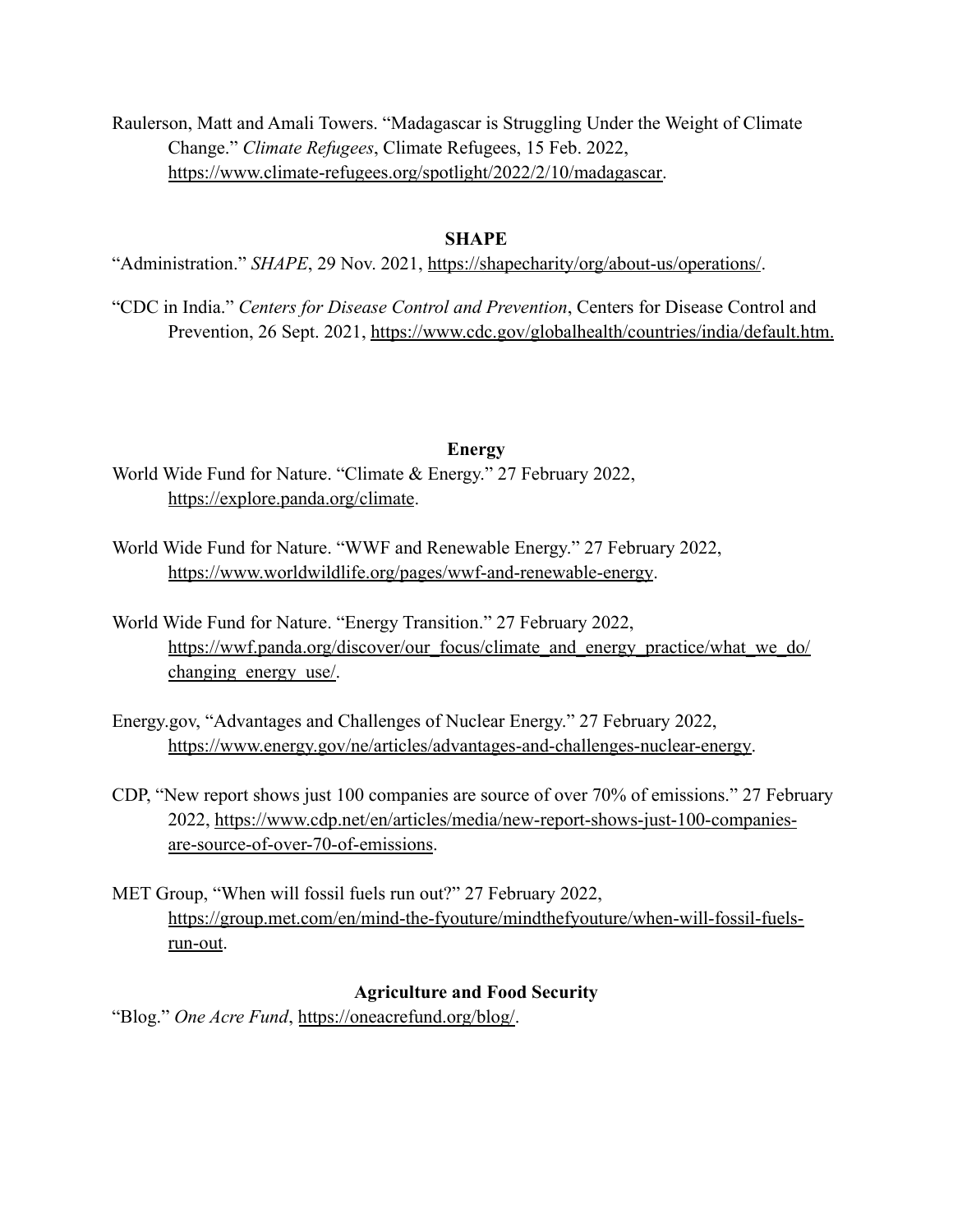"Can Non-Profits Be Profitable? the Movement toward Self-Sustainability." *Alliance Magazine*, https://www.alliancemagazine.org/blog/can-non-profits-be-profitable-the-movementself-sustainability/.

"Homepage." *One Acre Fund*, https://oneacrefund.org/.

"One Acre Fund." *Wikipedia*, Wikimedia Foundation, 23 Feb. 2022, https://en.m.wikipedia.org/wiki/One\_Acre\_Fund.

"Seeding Resilience." *One Acre Fund*, https://oneacrefund.org/2020-annual-report/.

- "US EPA." *Climate Impacts on Agriculture and Food Supply | Climate Change Impacts | US EPA*, <https://climatechange.chicago.gov/climate-impacts/climate->impacts-agriculture -and-food-supply.
- Youn, Andrew. "3 Reasons Why We Can Win the Fight against Poverty." *Andrew Youn: 3 Reasons Why We Can Win the Fight against Poverty | TED Talk*, <https://www.ted.com/> talks/andrew\_youn\_3\_reasons\_why\_we\_can\_win\_the\_fight\_against\_poverty.

Youn, Andrew. "Andrew Youn." *TED*, https://www.ted.com/speakers/andrew\_youn.

## **Economic Development**

Bruneau Laurette, Rama Valayden. "Remembering Mauritius's Worst Environmental Disaster"

- *Greenpeace International*, 5 Dec. 2021, [https://www.greenpeace.org/international/story/49085/](https://www.greenpeace.org/international/story/49085/mauritius-worst-environmental-) [mauritius-worst-environmental-](https://www.greenpeace.org/international/story/49085/mauritius-worst-environmental-)disaster-one-year-on/.
- Carbajal, Paula Tejón. "Slowing the Circular Economy." *Greenpeace International*, 21 Aug. 2020, [https://www.greenpeace.org/international/story/44079/slowing-the-circular](https://www.greenpeace.org/international/story/44079/slowing-the-circular-)economy/.
- Gedeon, Fadi. "Greenpeace Mena." *Greenpeace MENA*, https://www.greenpeace.org/mena/en/greenpeace-mena/.
- *Greenpeace Forest Views*. <https://www.greenpeace.org/usa/wp-content/uploads/legacy>/Global/' usa/report/2010/2/greenpeace-forest-views-spri.pdf.
- Greenpeace International. "Our Strategic Plan 2021." *Greenpeace International*, https://www.greenpeace.org/international/explore/about/vision/.
- Greenpeace International. "Un Must Act to Prevent Major Oil Spill Catastrophe in Yemen." *Greenpeace International*, [https://www.greenpeace.org/international/press-release/48089/](https://www.greenpeace.org/international/press-release/48089/un-must-) [un-must-](https://www.greenpeace.org/international/press-release/48089/un-must-)act-to-prevent-major-oil-spill-catastrophe-in-yemen/.